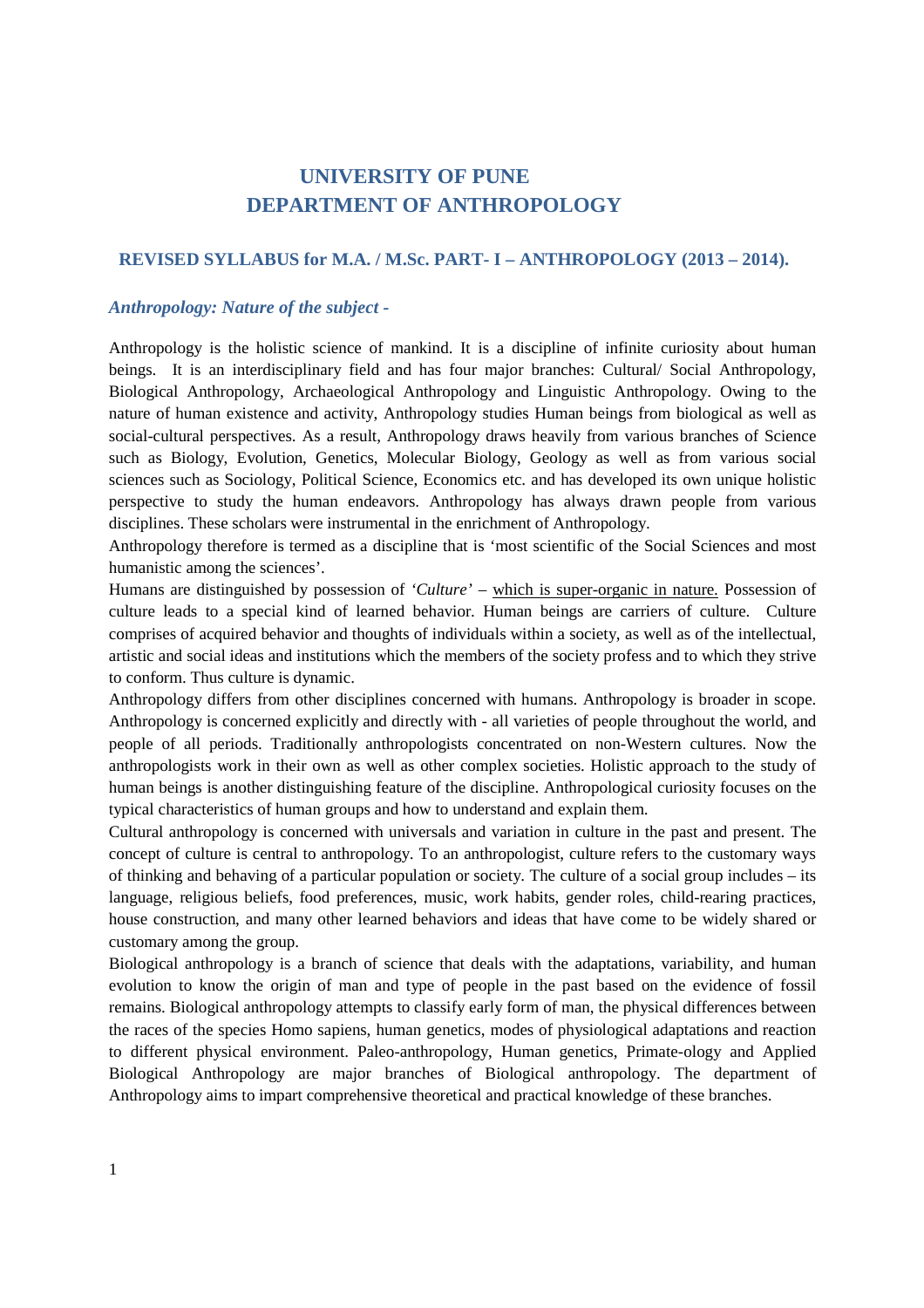#### *M.A./ M.Sc. & Ph.D. in Anthropology -*

Given this nature and the demand of the discipline, the department admits students with bachelor's degree from Science, Medicine, Social Sciences/Arts/ Commerce streams. Further, our syllabus has various courses which traditionally fall under the faculty of Science as well as faculty of Social Sciences. This enables students to get a balanced knowledge base of Anthropology and its holistic perspective. In some Indian universities, Anthropology departments are placed in the faculty of Natural Sciences while in some others, anthropology departments are placed under Social Science faculty. Despite this, most of the departments offer a combined M.A. / M.Sc. degree in Anthropology. **Offering M.A./ M.Sc. degrees in Anthropology is a universally adopted pattern all over the world.**

Since last 49 years, the students are awarded M.A. / M.Sc. and Ph.D. Degrees in Anthropology. At present the department of Anthropology, University of Pune imparts theoretical as well as practical training in three sub-disciplines of Anthropology; viz. Social Cultural Anthropology, Biological Anthropology and Archaeological Anthropology to M.A. / M.Sc. students.

After completion of the course, students work in diverse fields. Some work in NGOs which have focus on Development and Social as well as Biological dimensions of Health. Students often continue higher studies and choose to do Ph.D. in Anthropology. For doctoral research, they avail various scholarships from National organizations such as - UGC, ICSSR, CSIR, ICMR, AnSI. Scholarships from various international organizations are also available. The students are eligible for scholarships from CSIR and ICMR because they have a M.Sc. degree in Anthropology and they choose to work in intersecting fields of Science and Social Sciences. **It may be noted that to become a professional Anthropologist, any student of the discipline needs knowledge drawn from Science as well Social Sciences and Humanities.** 

#### *The Approach -*

Students coming from Science/ Medical/ Engineering/ Architecture background need to understand the basics of Social Sciences and students from Social Sciences/ Humanities/ Arts/ Commerce need to understand the basics of Biology and allied sciences.

Ethnographic fieldwork is a characteristic feature of Anthropology and an essential component of teaching in Anthropology. Besides theory courses, there are essential practical courses related to Biological Anthropology, Cultural /Social Anthropology and Social Research Methods, in the regular Master's course.

Hence, the number of basic introductory and compulsory courses has gone up. Considering this wide spectra of courses, the department strongly advocates to adopt Science Pattern of - 25 credits for each semester. Hence, the total number of credits will be 100.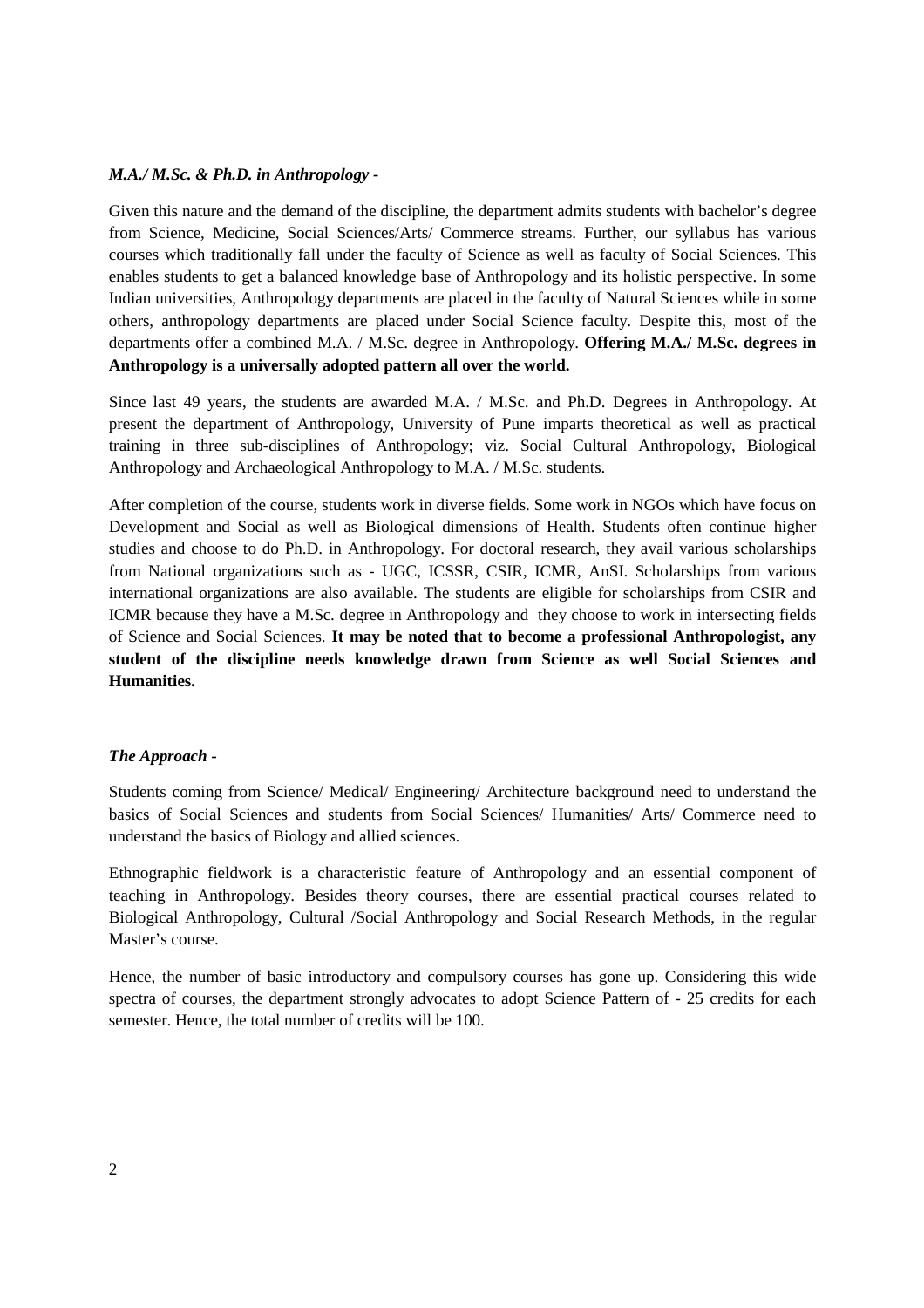Taking into consideration, the background of the students, the nature, scope and demand of the subject, the proposed structure provides to offer foundation courses during Semester - I and Semester - II. During Semester – III and Semester - IV, Dissertation – (part –I) and (part – II) respectively, will be compulsory. Apart from these compulsory papers (one in each Semester – III and Semester - IV), the students have the freedom to select - 5 courses during Semester III, and - 5 courses during Semester IV.

# **SEMESTER I**

All courses in Semester I - are core courses and are compulsory

| Courses                                       | Credits |
|-----------------------------------------------|---------|
| AN 101: Social and Cultural Anthropology      | 04      |
| AN 102: Biological Anthropology               | 04      |
| AN 103: Archaeological Anthropology           | 04      |
| AN 104: Social Research Methods               | 05      |
| AN 105: Indian Anthropology                   | 04      |
| AN 106: Biological Anthropology Practical – I | 04      |
| (Osteology and Osteometry)                    |         |
| Total Credits -                               | 25      |

# **SEMESTER II**

All courses in Semester II - are core courses and are compulsory.

| Courses                                        | Credits        |
|------------------------------------------------|----------------|
| AN 201: Anthropological Thought                | 04             |
| AN 202: Comparative Anatomy & Human Evolution  | 04             |
| AN 203: Indian Anthropologists                 | 04             |
| AN 204: Survey Research Methods Practical      | 04             |
| AN 205: Biological Anthropology Practical - II | 04             |
| (Somatometry and Dermatoglyphics)              |                |
| AN 206: Ethnographic Field-work                | 0 <sub>5</sub> |
| Total Credits -                                | 25             |

*These foundation courses further lead the students to select subjects belonging to various specialized groups such as – Social and Cultural Anthropology/ Development Anthropology/ Research Methods in Social Sciences/ Biological Anthropology/ Medical Anthropology.*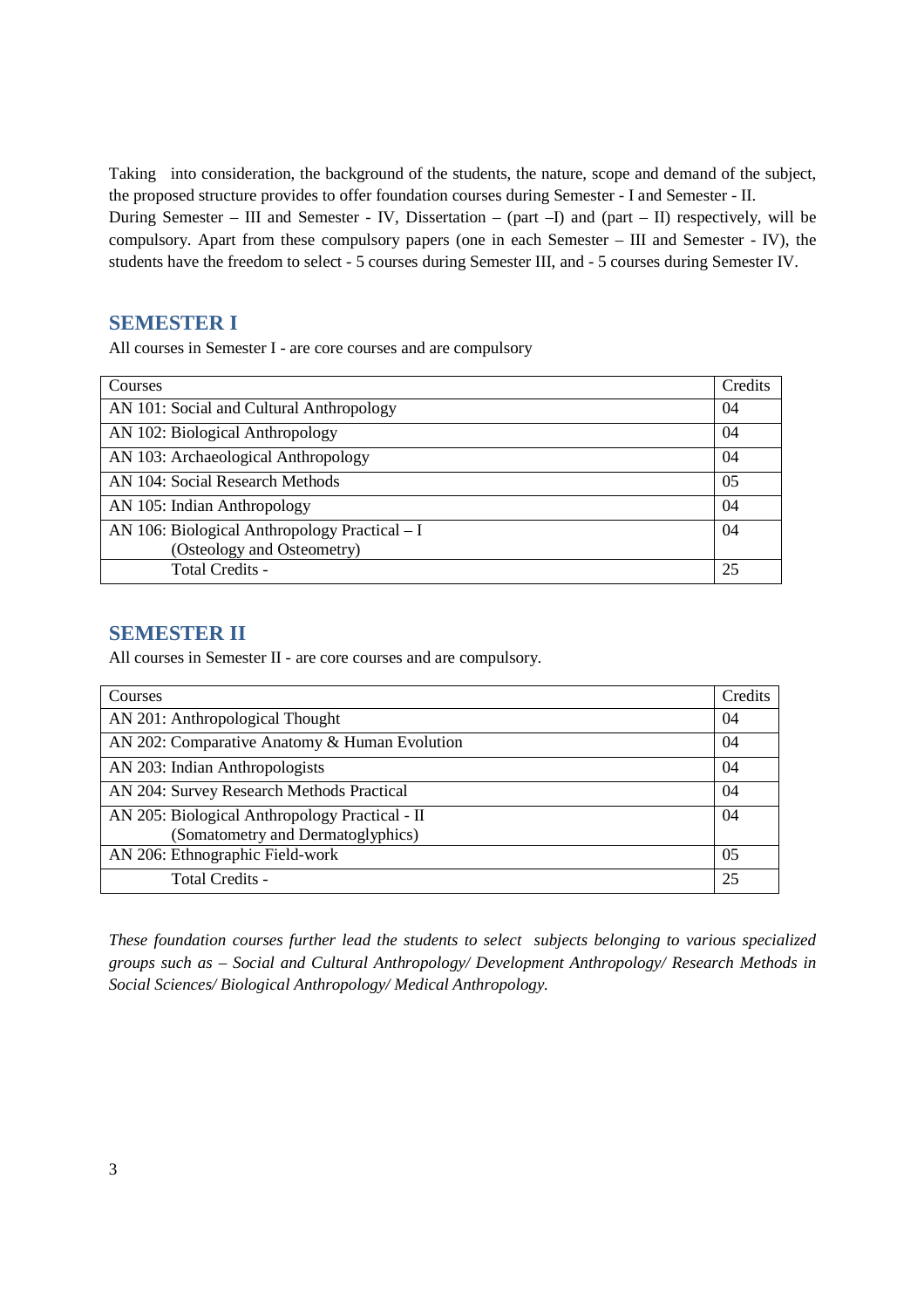## **SEMESTER - I**

# **Courses –**

# **1. AN – 101: Social and Cultural Anthropology –04 Credits Course.**

# **Approach –**

An in-depth understanding about anthropology, the concept of culture, related theories, terms, configuration of culture, organization of culture and society constitute the frame of the course. This course aims at understanding the linkages of the subject with other subject areas within and outside anthropology.

 At the end of the course, the students are expected to be able to understand – the disciplinary identity, scope and limitations of Social and Cultural Anthropology; major concepts and related terms; the concept of culture and various approaches applied in the study of culture; the organization of culture in different spheres; inter-linkages between different spheres; maintenance of comprehensive pattern of culture.

#### **Syllabus -**

#### PART - I

### Unit 1: *Introduction*

Anthropology – Nature of the subject. Historical development of the discipline. Sub-disciplines within Anthropology. Inter-relations within sub-disciplines. Relation with disciplines outside anthropology - History, Sociology, Psychology, Economics, Social Work, Biology, Geology, Holistic approach, Scientific and Humanistic perspectives. Features of Cultural Anthropology.

#### Unit 2: *Culture, Society & Civilization*

*Biological pre-requisites for adaptation of Culture. Concept of Culture*  Definitions of Culture, Society and Civilization. Relation between individual, society, culture and civilization Introduction to key concepts: Cultural Relativism, Ethnocentrism, 'Etic' and 'Emic', World-view, Enculturation, acculturation, cultural diffusion, ethnography, ethnology. Culture – A system of Symbols. Language and Culture. Environment and Culture.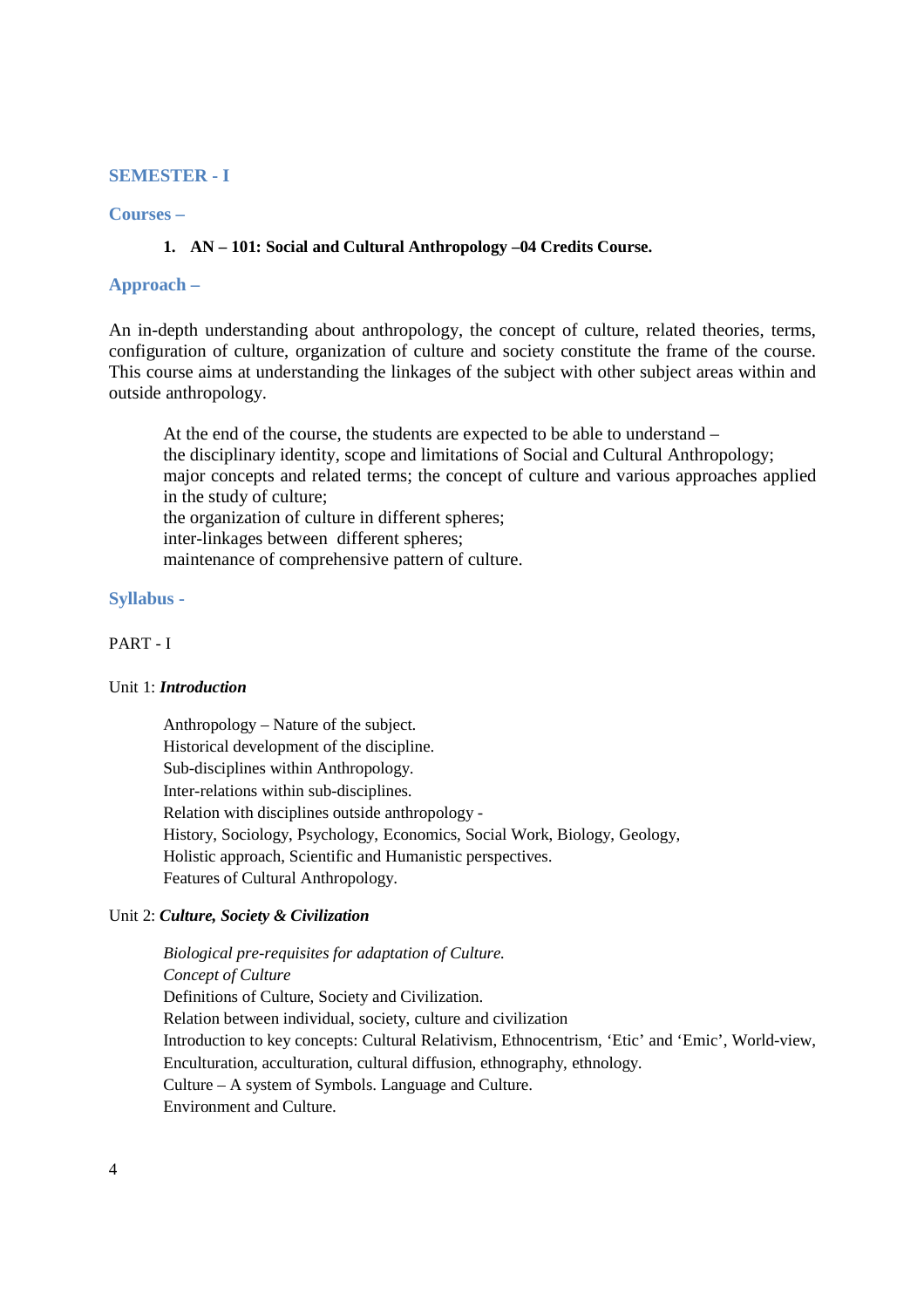#### Unit 3: *Configuration of Culture*

Descriptive and explanatory models of culture; Attributes and Paradoxes of culture; Culture as a Process and Pattern; Approaches to the study of cultural Idealism and cultural Materialism Material and Non-Material aspects of Culture.

# PART - II

#### Unit 4- *Society and Social Organization–*

*Concept of Tribe*

Concept of organization of society;

Forms of social organization: family, lineage, clan, Moiety, Phratry, tribe.

*Family*

Concept, definitions and universality of the institution of family;

Family household, domestic group and division of labor in the groups;

Typology - Conjugal-natal, consanguine-al, nuclear, joint, extended, patri-potestal, matri-potestal; Residence – Ambi-local, amita-local, parti-local, matri-local, avuncu-local, neo-local, bi-local, viri-local, uxori-local;

Functions of family- Social, economic, religious and educative.

#### *Marriage*

Definition, significance, universality; theory of incest taboo;

Significance and functions of marriage as a cultural institution;

Marriage type - monogamy, polygamy – (polyandry, polygyny), hypo-gamy, hyper-gamy, endogamy, exogamy;

Preferential, prescriptive, proscriptive and open systems of marriage;

Levirate, Sororate, cross-cousin marriage, uncle-niece marriage, extended affinalmarriage;

Dowry, Bride Price and bride-wealth,

Age at marriage, marriage distance;

Divorce, widowhood, remarriage.

# *Kinship*

Concept of Kinship, Definition of kin, affine group and kingroup;

Kin –Consanguine-al, affinal, agnatic; bilateral, fictive;

Kin-group–Kindred,Unilateral, bilateral, aplitic, uterine, patri-lateral, matri-lateral;

Principle and types of Descent – Unilateral, bilateral, double, patri-sib / matri-sib,

Patri-clan / matri-clan, patriarchy / matriarchy; affiliation & complimentary affiliation;

Kinship Terminology - Classificatory & Descriptive;

Terms of reference & Terms of address;

KinshipBehavior – Joking behavior and avoidance behavior; Kinship obligations;

Kinship Classification - Eskimo, Omaha, Hawaiian, Crow;

Kinship and caste, Kinship and community.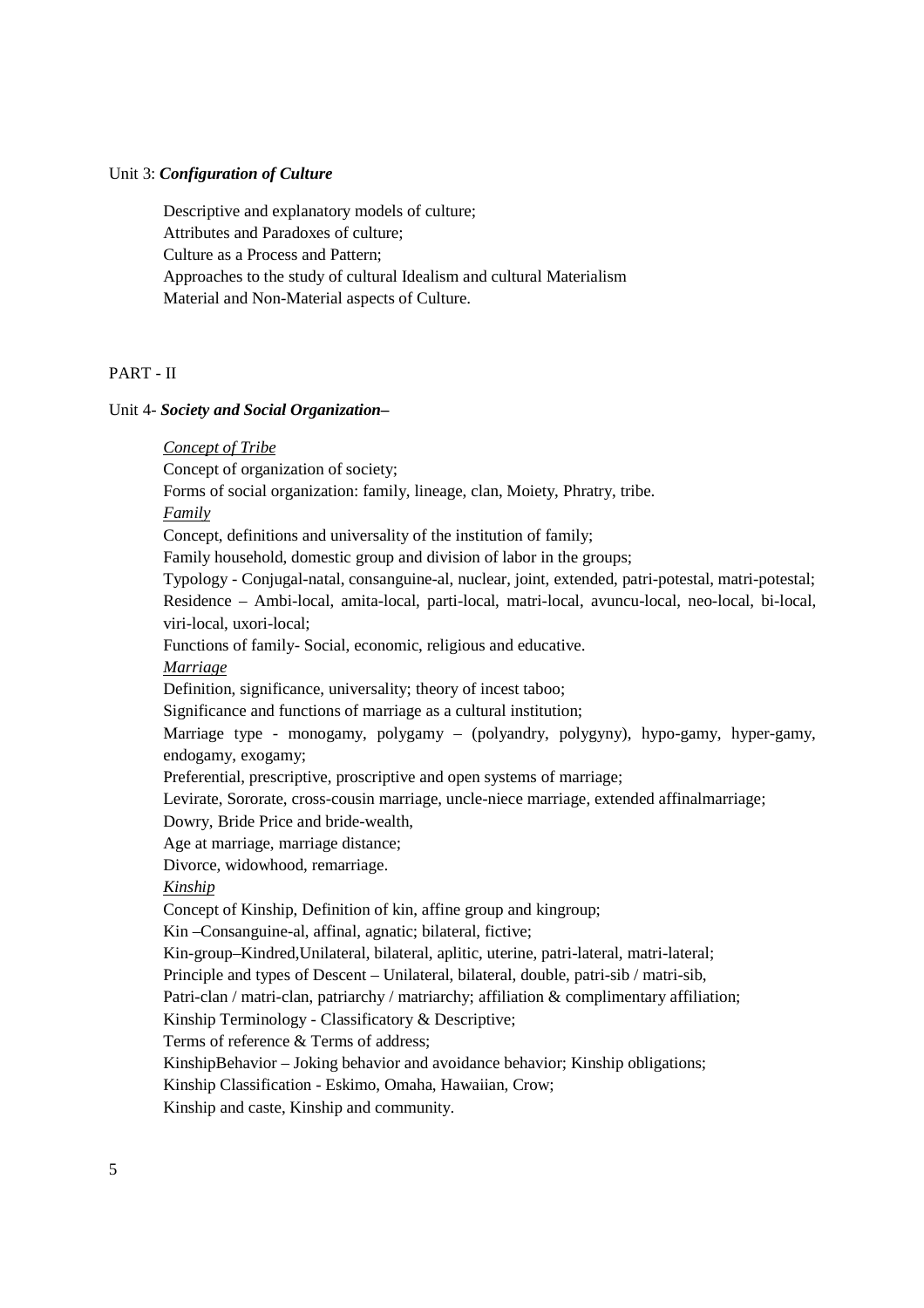#### Unit 5: *Economic Organization*

Definition and significance; Primitive, peasant and modern economy; Property Access rights, ownership and inheritance Individual and collective property, Principles of production, distribution and consumption, Production Resources, division of labor and technology; Distribution - Reciprocity and exchange; Gift, trade, barter, currency and market economy; Consumption - Normal and conspicuous consumption; Subsistence, surplus and prestige economy, Kula Ring and Potlatch; Hunting-gathering, pastoral, agricultural and industrial economic organization; Economic change and economic adaptation.

#### Unit 6: *Political Organization*

Definition and significance; order within and between societies; Concept of authority, power, rank, leadership, legitimacy and control; Types of political organizations - egalitarian, non-egalitarian, decentralized and centralized; Egalitarian –Decentralized: band, tribe, kinship, age-grade and association; Non-egalitarian- Centralized: Big Man-ship, chiefdom, rank-societies, state, nation-state; Justice, jurisprudence, law, and social control; customary and codified law; primitive law; Dispute resolution, conflict, coercion and consensusmodels for settlement of disputes; Informal means of social control – pressure, satire,gossip, religion and magic, role expectations; reward-punishment mechanism,etc.; Formal means - legal, judicial institutions; punitive, enforcing institutions;

### Unit 7: *Religious Organization*

Definition, significance and aspects; Anthropological approaches to study of religion: evolutionary, psychological, functional; Symbol, idol, deity, rites and rituals; Sacred and profane; sacred complex; Religious beliefs and mythology; Religion and life-cycle; Atheism, monotheism, polytheism Forms of religion - Animism, animatisms, manaism,bongaism, fetishism, totemic; Magic - Black and white, contagious, defensive, destructive, imitative, sympathetic; Magico-religious functionaries: Priest, shaman, medicine-man, sorcerer, witch; Distinction between magic and religion. Functions of magic and religion; Religious change: Sanskritization, religious conversion, religious adaptation.

The course assessment would be based on the following:

- 1. Mid Semester exam.
- 2. Term papers / tutorials / assignments.
- 3. Seminars / viva voce/ presentations.
- 4. Semester end exam.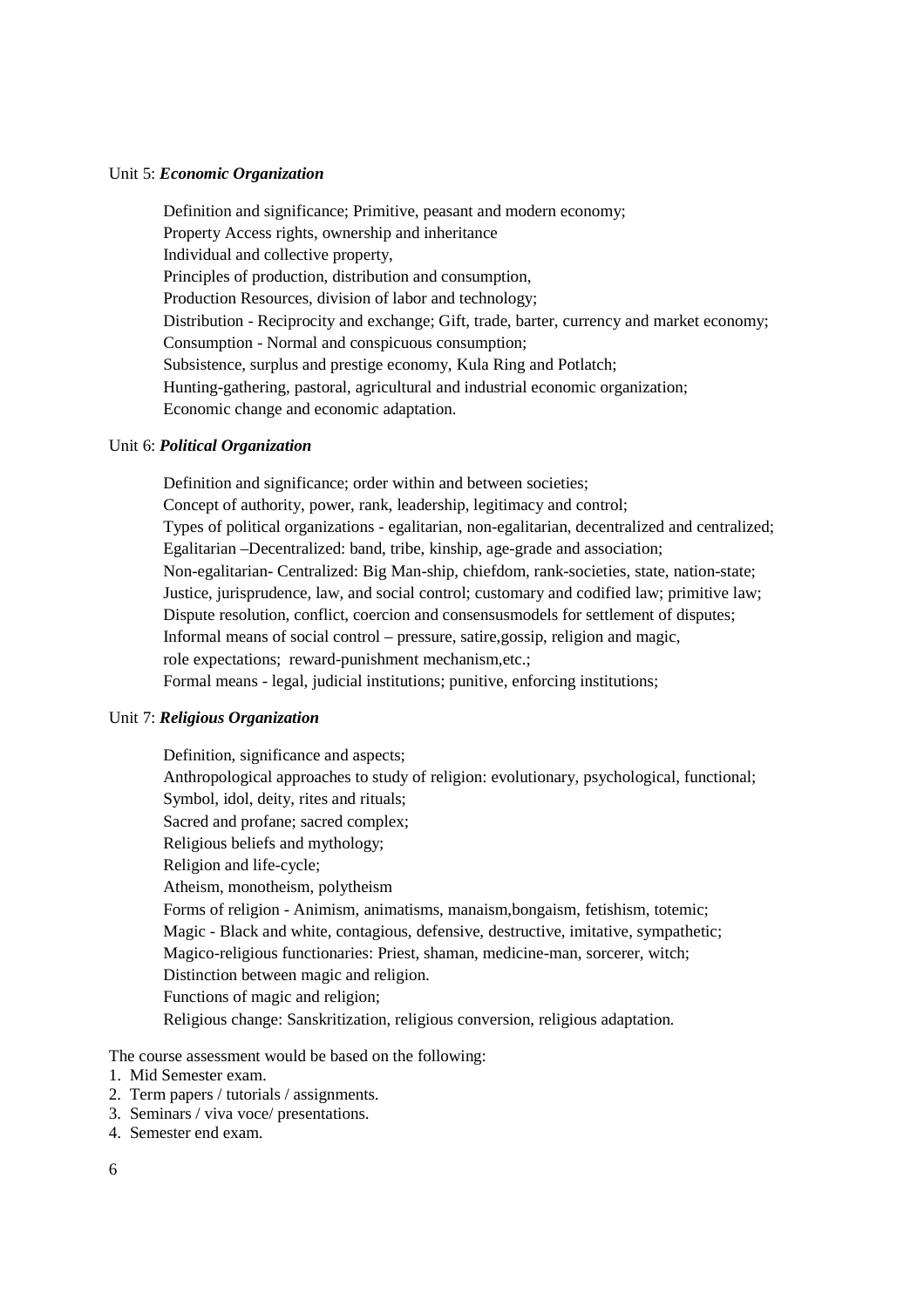#### **LIST OF BOOKS**

#### **Text books -**

Evans-Prichard, E.E 1990, Social Anthropology. New Delhi: Universal Book Stall.

Harris Marvin 1983, Cultural Anthropology. New York: Harper & Row Publication.

Havilland W A. 1993, Cultura1 Anthropology. London: Harcourt Brace College Publication.

Honigman J. 1997, Handbook of Social and Cultural Anthropology. New Delhi: Rawat Publication.

Rosman & Rubel 1989, The Tepestry of Culture. New York: Random House.

# **Recommended Books -**

Barrett R. 1984, Cu1tue and Conduct. Wadsworth Publishing.

Duranti Allesandra 1997, Linguistic Anthropology. Cambridge: Cambridge University Press.

Fox Robin 1967, Kinship and Marriage. Penguine Books.

Lewellen Ted 1983, Political Anthropology: An Introduction. Massachusetts: Bergin & Garvey Publishers Inc.

Sahlins & Service 1970, Evolution and Culture. Ann Arbor: University of Michigan Press.

### **Reference Books -**

Ember & Ember 1995, Anthropology. New Delhi: Prentice Hall of India Private Limited.

Ember & Ember 2008, Anthropology. New Delhi: Pearson Prentice Hall of India Private Limited.

Hicks & Gwynne 1994, Cultural Anthropology. Harper Collins College Publishers.

Holy Ladislov 1996, Anthropological Perspectives on Kinship. London: Pluto Press.

Mair Lucy 1998, An Introduction to Social Anthropology. Oxford University Press.

Vidyarthi L. P. and Rai B. K. 1985, Tribal Cultures in India. New Delhi: Concept Publishing House.

Kottak C. P. 2002, Anthropology: The Exploration of Human Diversity. New York: McGraw-Hill, Inc.

Harris Marvin 1927, 1985, Culture, People, Nature: An Introduction to General Anthropology. New York: Harper & Row Publishers, Inc.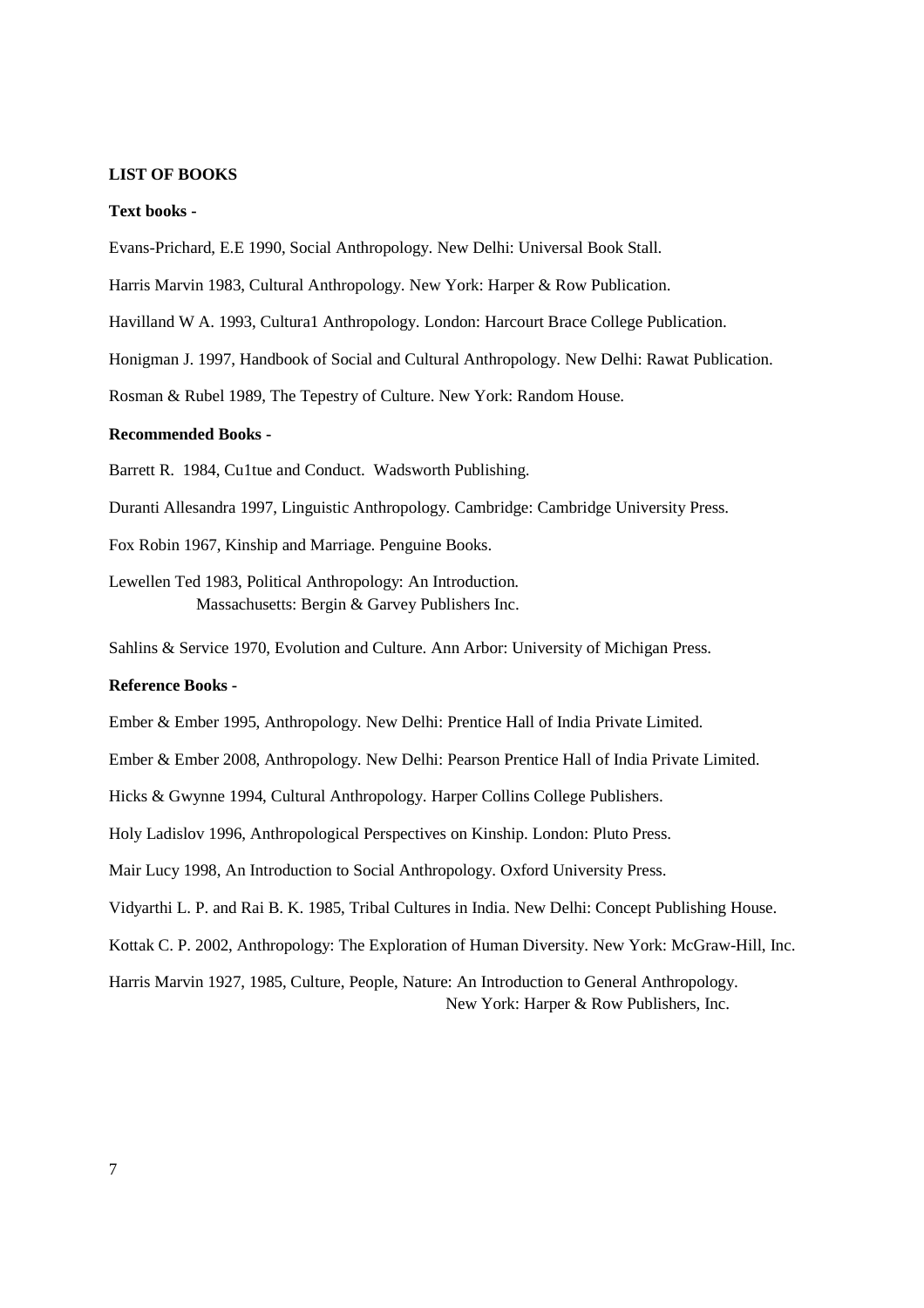# **2. AN – 102: Biological Anthropology – 04 Credits Course.**

# **Approach –**

This course aims at introducing the students to the basics of biological anthropology, its historical background, how it evolved as a science, its important branches, scope and applications to the welfare of mankind. It provides a background canvas in understanding the story of human evolution focusing mainly on the basic principles and processes involved in human evolution. Historical development of evolutionary thought and the existing theorieson human evolution will be dealt with in detail.

At the end of the course the students are expected to:

Know the basics of biological anthropology, its main branches, scope andapplications to the welfare of mankind.

Comprehend the physical development in human evolution and variation thereby

- Understand the major theories, processes and the principles involved in its operation
- Understand Use of biological anthropological knowledge like human biology, human genetics, epidemiology, susceptibility to various diseases etc.

# **Syllabus -**

# Unit 1: *Introduction to Biological Anthropology*

Introduction, Nature and Scope Branches of Biological Anthropology Bio-cultural Perspective in evolutionary processes Applied aspects of Biological Anthropology

# Unit 2: *Theories of Evolution*

Theories of evolution: Lamarckism, Darwinism, Neo - Darwinism Synthetic theory of evolution Evidences of Evolution: Morphological, Embryological, Paleontological, geological, histological evidences.

# Unit 3: *Biological Basis of Life, Heredity and Evolution*

Cell, Cell structure, Chromosomes DNA: Structure, Replication, Protein Synthesis Cell Divisions: Mitosis and Meiosis, Evolutionary significance of Meiosis Mendel's Laws of inheritance: Segregation, Dominant and Recessive traits, Independent Assortment Importance of Genetics in Evolution and Biological Anthropology.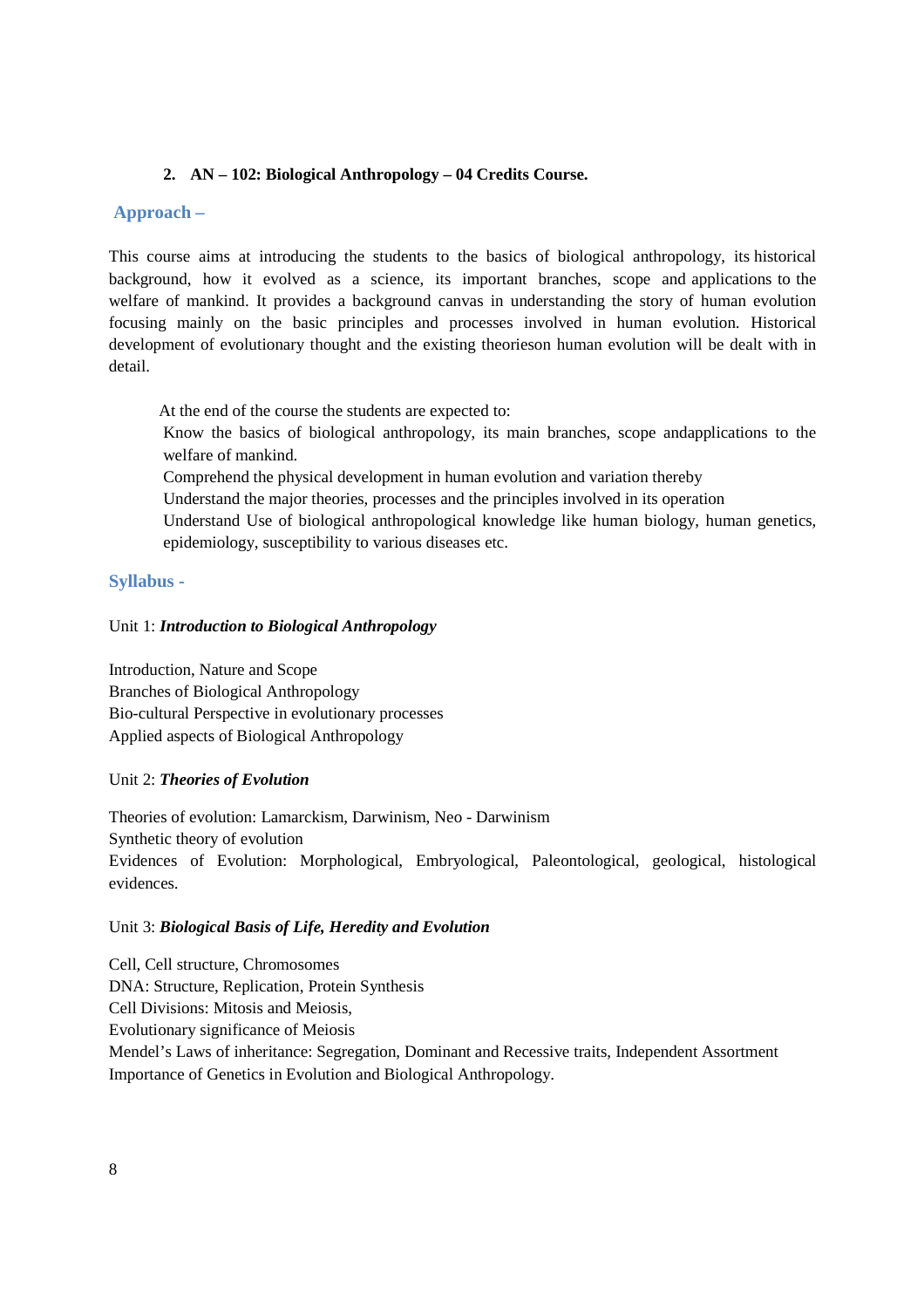#### Unit 4: *Dimensions of Evolution*

Evolution as a two stage process: Production of and redistribution of Variation

Microevolution: Factors that produce and distribute variation: Mutation, Recombination, Migration, Drift and Natural Selection

Macroevolution: Adaptation, Adaptive radiation, Convergence and Parallelism, Generalised and Specialized traits, Modes of Evolutionary changes: Gradualism Vs. Punctuated Equilibrium, Mosaic Evolution.

# Unit 5 - *Human Variation*

Bio-cultural Evolution of Humans Multiregional Vs. out of Africa theories of Modern Human origins Phenotypic and Genotypic variation, Distribution of Human Variation Historical overview of concept of Race, Criteria of Racial Classification, Genetic aspects of race mixture. Racism, UNESCO Statement on Race.

# **LIST OF BOOKS**

# **Text Books**

| Comas, Juan                                     | 1960 | Manual of Physical Anthropology Charles C. Thomas<br>Publisher, Bannerstone House, Illinois, U S A   |
|-------------------------------------------------|------|------------------------------------------------------------------------------------------------------|
| Ember & Ember                                   | 1990 | Anthropology, Prentice-Hail, New Delhi                                                               |
| Ember & Ember                                   | 2008 | 'Anthropology' (12 <sup>th</sup> edition), Pearson Prentice Hall of India<br>Pvt. Ltd., New Delhi.   |
| Robert 1992<br>Jones,<br>Steve;                 |      | The Cambridge<br>ENCYCLOPEDIA<br>Human<br>of                                                         |
| David<br>Martin<br>and                          |      | Evolution, Cambridge University Press.                                                               |
| Pilbeam-eds                                     |      |                                                                                                      |
| Jurmain Robert                                  | 1979 | Physical Anthropology, West Publishing Company,<br>New York                                          |
| Janusch, Buettner J.                            | 1973 | Physical Anthropology. By John Wiley and Sons,<br>Canada                                             |
| Kennedy. 0. E.                                  | 1980 | Palaeo-anthropology. McGraw hill inc.                                                                |
| Lascar, Gabrial                                 | 1961 | <b>Introduction to Physical Anthropology</b>                                                         |
| Lewin, Roger                                    | 1998 | Principles of Human Evolution: A text book, Blackwell<br>science, Inc. U.K.                          |
| Montague, Ashley                                | 1951 | Introduction to Physical Anthropology. Charles C.<br>Thomas. USA.                                    |
| Nelson, Harvey & Robert                         | 1979 | Introduction to Physical Anthropology., West Publishing                                              |
| Jurmain                                         |      | Company, New York.                                                                                   |
| Russell. L. Ciochon and 1985<br>Fleagle John O. |      | Primate Evolution and Human origins. The Benjamin?<br>Cummings. Publishing Company, Inc. California. |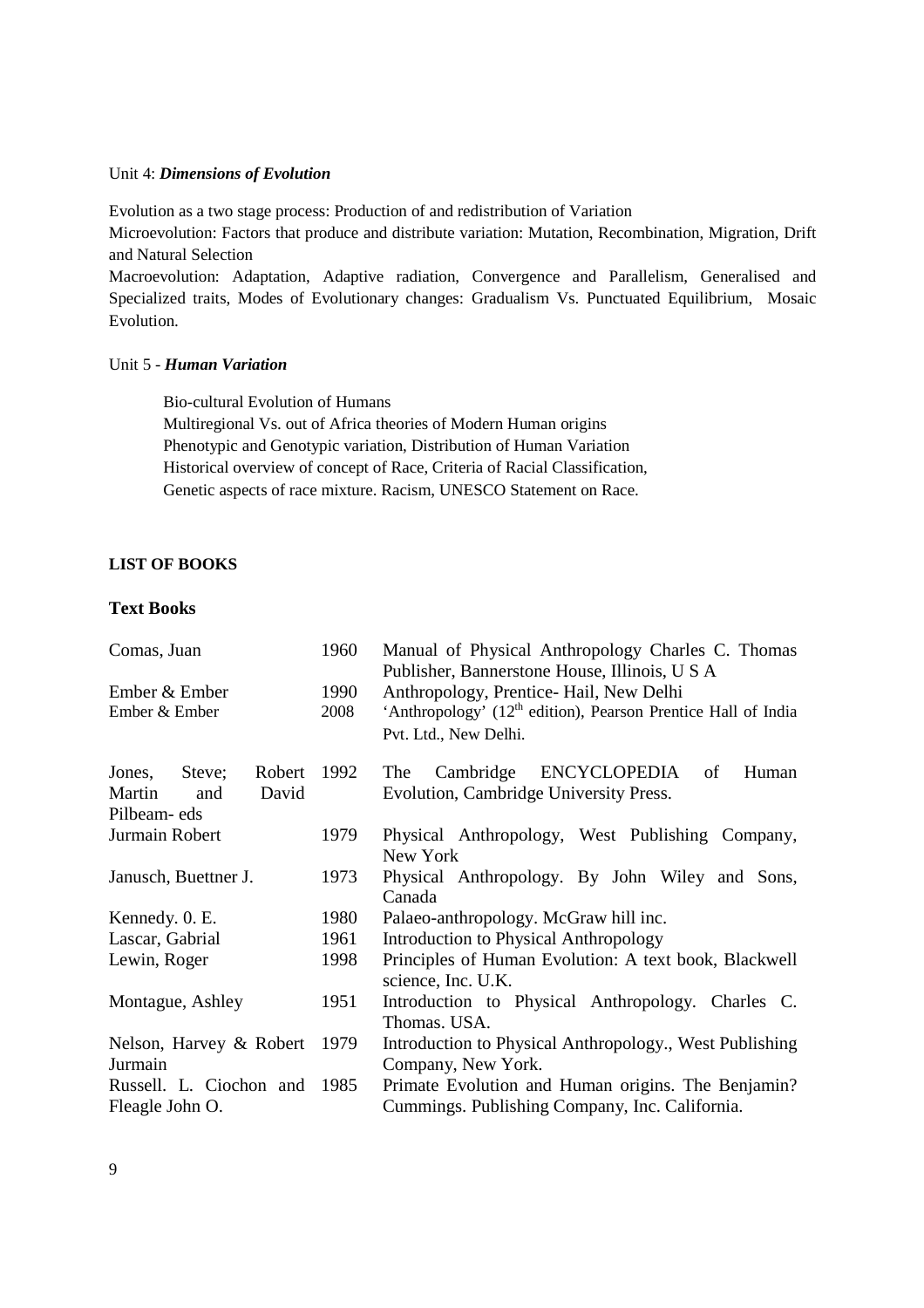| Savage                       |  | 1969 | Evolution. Modern Biological Series. Holt, Rinehart and<br>Winston, Inc. USA. |
|------------------------------|--|------|-------------------------------------------------------------------------------|
| Whitens, Phillips David 1990 |  |      | Anthropology: Contemporary Perspectives. Fifth edition                        |

Foley RA, and Lewin R. 2004. Principles of Human Evolution.2nd ed. Wiley-Blackwell.

Publishers

Jurmain R, Kilgore L, and Trevathan W. 2010.Essentials of Physical Anthropology.8th ed. Wadsworth Publishing.

Larsen CS. 2010. A Companion to Biological Anthropology.1st ed. Wiley-Blackwell.

Stanford C, Allen JS, and Anton SC. 2011.Biological Anthropology.3rd ed. Pearson.

Wood B. 2011. Wiley-Blackwell Encyclopedia of Human Evolution.1st ed. (Wood B, editor.).Wiley-Blackwell.

Stern C. 1973. Principles of Human Genetics. 3rd Revised ed. W H Freeman & Co (Sd).

| Bhamrah&Chaturvedi | 1991 | 'A Text Book of Genetics', 2'ed., Anmol Publication,  |
|--------------------|------|-------------------------------------------------------|
|                    |      | New Delhi.                                            |
| Khanna, V.K.       | 1995 | 'Genetics-Numerical Problems', Kalyani Publishers,    |
|                    |      | New Delhi.                                            |
| Mange & Mange      | 1997 | 'Basic Human Genetics', Rastogi Publications, Meerut. |
| Rothwell, N.V.     | 1978 | 'Human Genetics', Prentice Hall of India, New Delhi.  |
| William, D.S.      | 1991 | 'Theory and Problems of Genetics', 3rd ed., Schaum,   |
|                    |      | Outline Series, McGrew-Hill, N.Delhi.                 |

### **Recommended Books -**

K. Hunter

| Bodmer & Cavallisforza  | 1977 | 'Genetics, Evolution and Man', Freeman, SanFransisco.                                      |
|-------------------------|------|--------------------------------------------------------------------------------------------|
| Bodmer & Cavallisforza  | 1971 | 'The Genetics of Human Populations', Freeman, San<br>Fransisco.                            |
| Crow, J.F.              | 1983 | 'Genetics Notes - An Introduction to Genetics',                                            |
| King & Stansfield       | 1990 | 'A Dictionary of Genetics', 4th ed., Oxford University<br>Press.                           |
| Rieger $&$ others (ed.) | 1996 | 'Glossary of Genetics-Classical and Molecular',<br>Narosa Publishing House, New Delhi. 17. |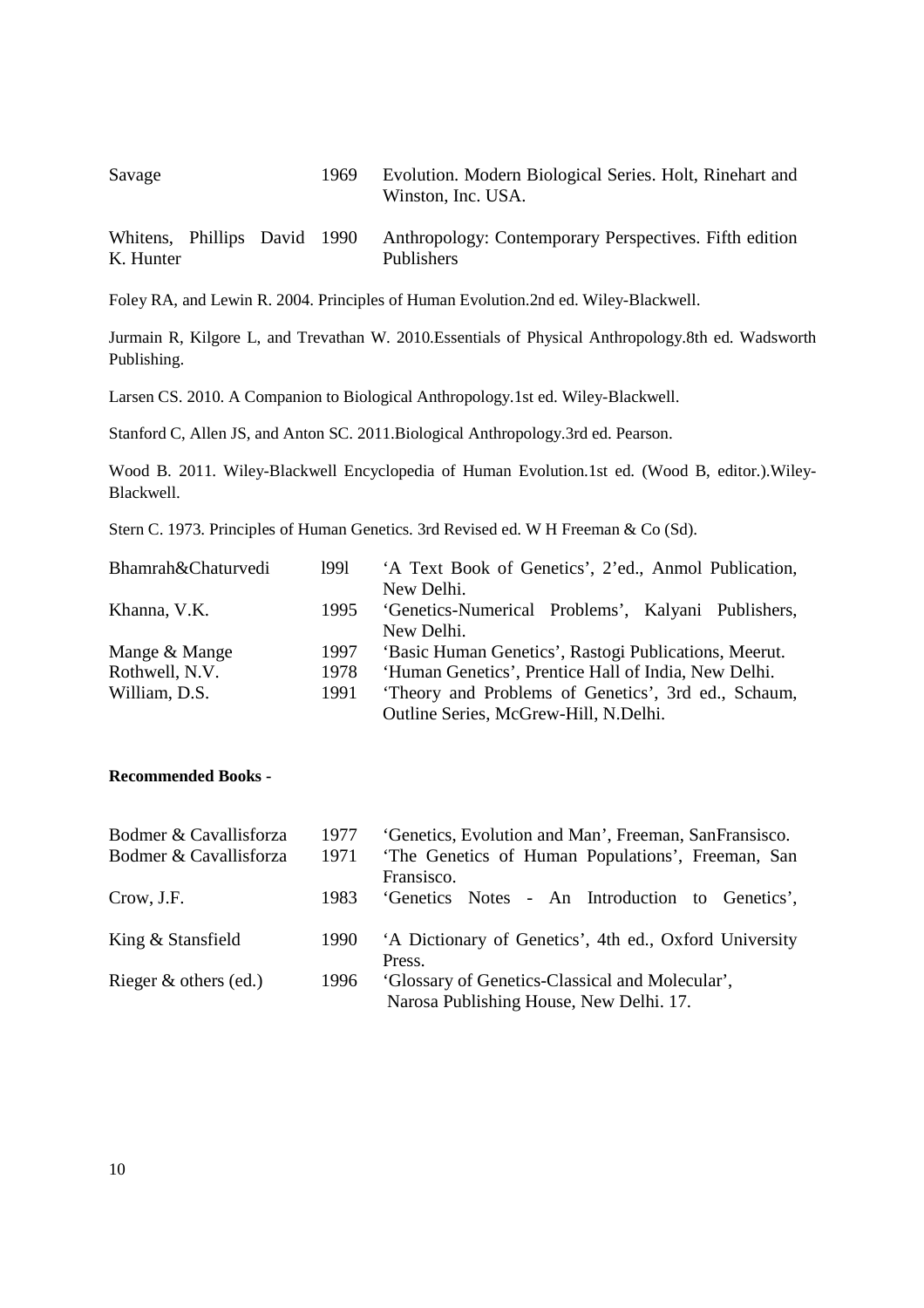### **3. AN – 103: Archaeological Anthropology – 04 Credits Course.**

# **Approach –**

The course aims to provide knowledge of the archaeological basis of anthropology and understanding of Prehistoric and Proto-historic human cultures. The course is helpful to acquaint the students with foundations in archaeological anthropology. Archaeology its relation with other subjects and its interdisciplinary approach in studying human evolution as well as culture of ancient man. The course also covers stone tool typology and technology and also dating of past, archaeological evidences and their interpretations. On the basis of foundation course in Archaeological anthropology, this course briefly deals with Paleolithic, Mesolithic and Neolithic Cultures from Europe, Africa and mainly from Indian subcontinent. The course also covers the Cultural evolution and their impact on human skeleton. The 'course gives an idea of archaeological evidences and their interpretation with reference to particular human culture and skeletal biological details from that human group. Thus course not only covers cultural evolution but also provides biological setup of the population.

At the end of course students are expected to be able to:

- Be conversant with the basic terminologies, branches, sub-fields of archaeological anthropology and their interrelationship, scope and historical development.
- recall the geological time scale, environment, stratigraphy and their characteristics
- detail the types of available dating methods, their advantages, disadvantages and their implications to archaeological data
- describe the tool making technology, raw materials used, tool types and functions in an evolutionary perspective
- survey the cultural chronology of Palaeolithic, Mesolithic , Neolithic, Chalcolithic, Megalithic and Iron age periods and their special features
- recognize the early food producers and their varied activities
- place the archaeological evidences in the context of human migration
- Identify the salient features of Indus valley period, its people and activities.

### **Syllabus –**

#### Unit 1: *Introduction to Archaeology*

Archaeology, Relation of Archaeology with Sciences, Social Sciences andAnthropology Major Branches, Prehistory, Proto-history and Ethno-Archaeology Geological and Archaeological Time scales and their relevance in interpreting human evolution Geological framework Tertiary, Quaternary, Pleistocene and Holocene Ice Ages: Pleistocene, Glacial and Interglacial Periods, Pluvial and Inter-pluvial periods, Causes of Ice Ages, Sea level changes. Chronology as a concept, Fossils and Fossilization, Osseous material and their importance, Fossil bones and teeth.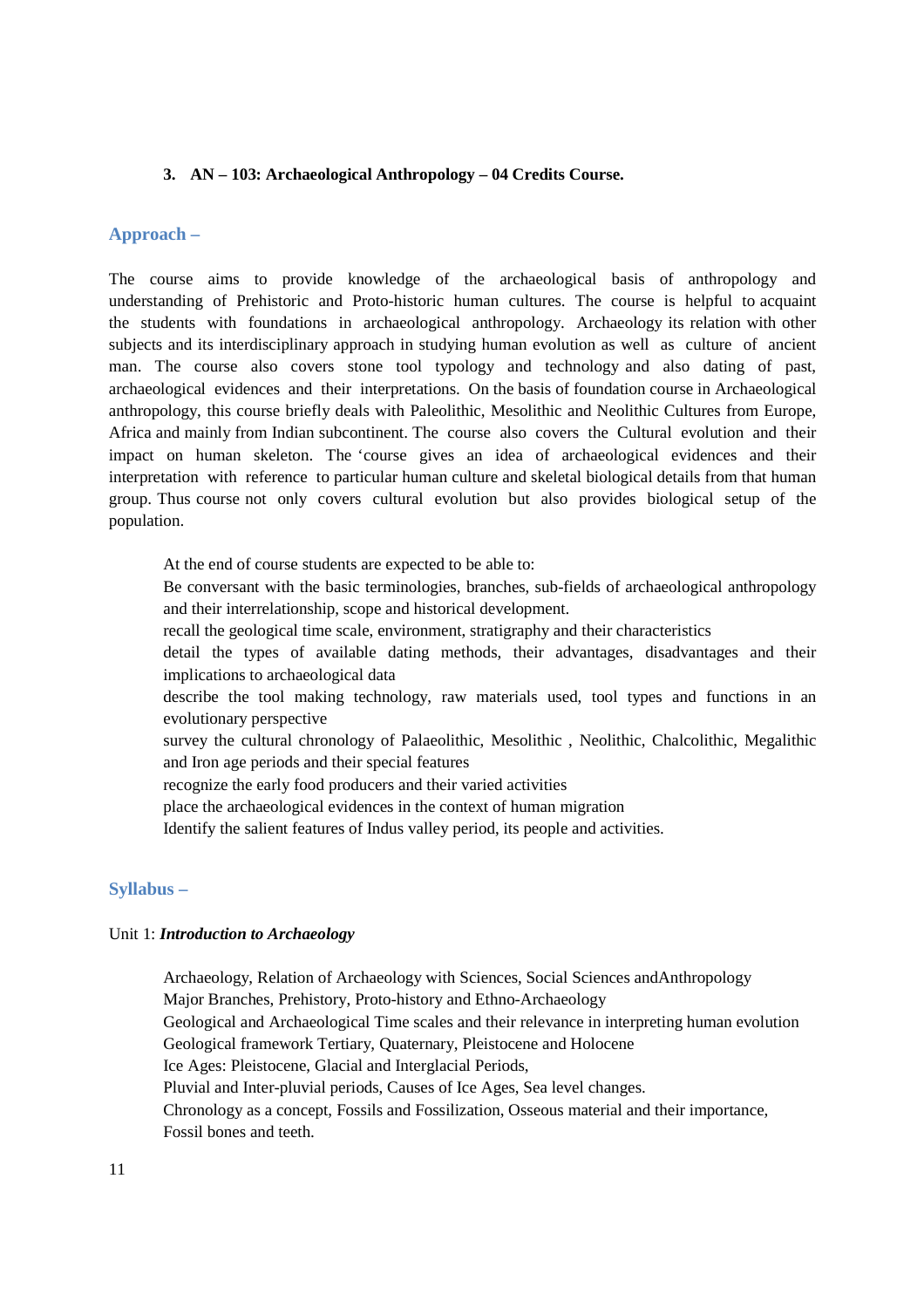#### Unit 2: *Dating Methods, Tool Typology and Technology*

Relative and Absolute Dating River terraces, Stratigraphic dating, Palynology, Radiocarbon dating, Potassium Argon dating, Thermo-luminescence, Dendro-chronology, Archaeo-magnetism etc. Cultural Chronology, The three Age system, Stone/ Copper/ Bronze/ Iron Age (Paleolithic, Mesolithic and Neolithic period) Stone tool typology: Pebble tools – Chopper, chopping tools, Bi-faces – Hand-axe, Cleaver; Scrapers, Blades, Microliths, Grinding stones, Ring stones Techniques: Percussion, Block on Block, Stone hammer, Cylinder Hammer, Clactonian, Levalloisan, Blade, Grinding and Polishing Artifacts Typology/ Pottery and Other evidences Identification and Interpretation of stone tools and fossils.

# Unit 3: *Paleolithic Cultures*

Lower Paleolithic Culture: Africa - Oldowan, Europe: Acheulian, Abivillian, Levalosian, Clactonian, India: Sohn, Madrasian Middle Paleolithic Culture: Africa, Mousterian, Indian Upper Paleolithic Culture: Europe – Aurignacian Solutrean, Magdalenian Cultures of India Cultural and Biological evidences of Paleolithic Cultures of India, characteristic features of Paleolithic cultures, Paleolithic Art in India

# Unit 4: *Mesolithic and Neolithic Cultures*

Azilian, Tardenoisian, Kitchen Midden Culture Jericho and Jarmo culture Langhanaj, Bagor, Adamgarh, Burzhom Northern/ Eastern and South Indian Neolithic. Characteristic features of Mesolithic and Neolithic cultures. Cultural and Biological evidences of Mesolithic and Neolithic cultures.

#### Unit 5: *Indus valley civilization, Chalcolithic and Megalithic Cultures*

Distribution, Period, Characteristics, causes of decline, people and culture of Indus valley Civilization.

Chalcolithic culture and the characters

Megalithic cultures, Menhir/ Dolmen, Cist and Cairn

Human fossils from Indian subcontinent: Rama-pithecus, Narmada Man and Homo sapiens

Skeletal changes, and Cultural features of different phases with reference to important Indian sites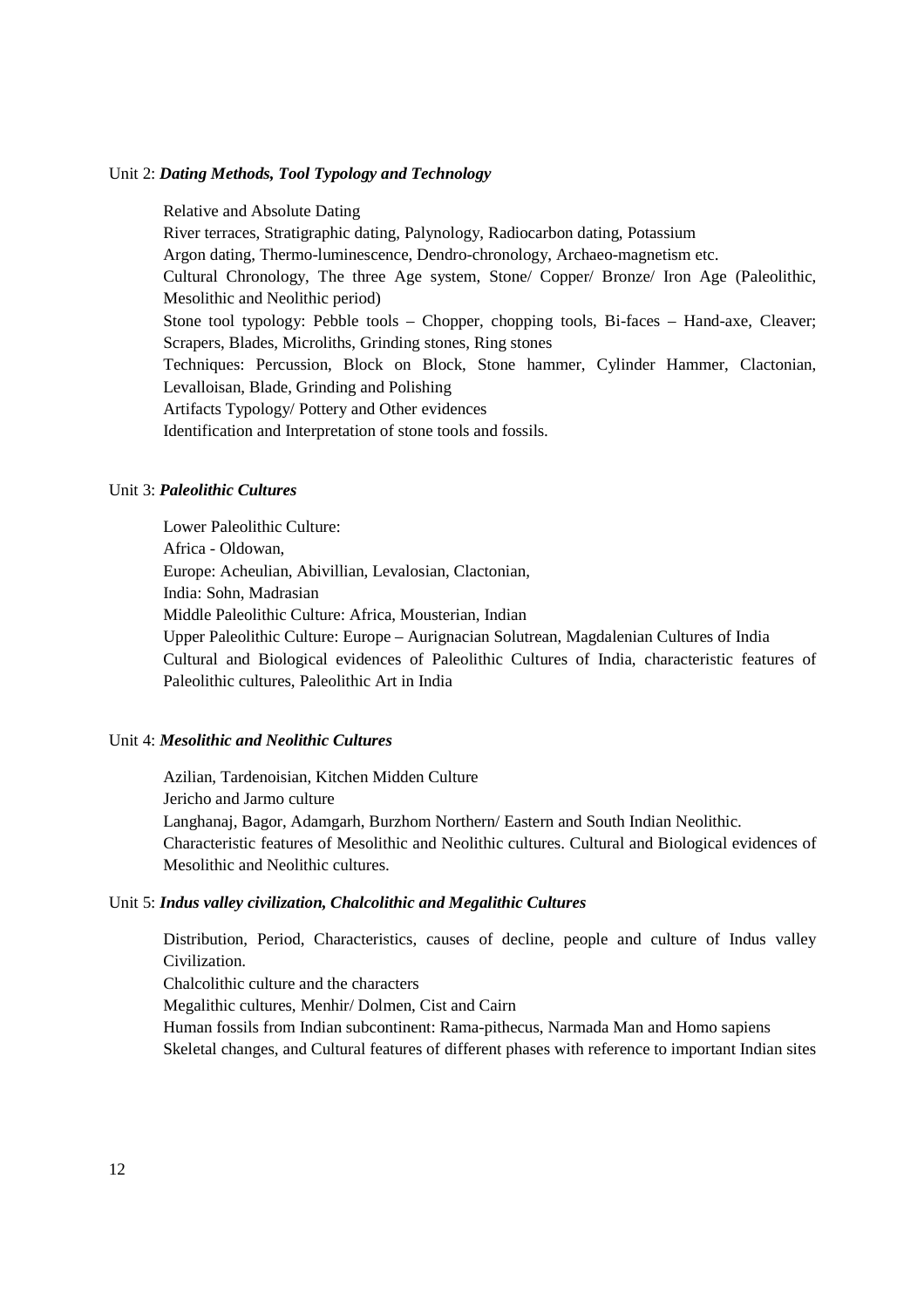#### **References -**

Agarwal, D.P. 1982 The Archaeology of India, New Delhi. Agarwal, D.P. 1974 Prehistoric Chronology and Radiocarbon Dating in India, New Delhi Dobzansky, T. 1966, Mankind Evolving: The Evolution of Human Species', New Heaven, Yale University Press. Ember, Ember & Peregrine 2007 'Anthropology' (12th edition), Pearson Prentice Hall of India Pvt. Ltd., New Delhi. Ghosh, A. 1973 Encyclopedia of Indian Archaeology, New Delhi. Harrison G.A, Weiner J.S, Tanner J.M, Bamicot V (edts.) 1977, Human Biology: An Introduction to Human Evolution, Variation, Growth and Ecology. Janusch Buettner 1966, 'Origins of Man'. John Wiley & Sons Inc., New York Jam K.C. 1979 Prehistory &Protohistory of India, Agam Kala Prakashan, New Delhi. Krishnamurthy 1995 Introducing Archaeology, Ajanta, New Delhi. Oakley, K.P. 1957 Man the Tool Maker, University of Chicago Press, Chicago. Rami Reddy 1997 Elements of Prehistory. Sali, S.A. 1990 Stone Age India, Shankar Publishers Aurangabad. Sankalia, H.D. 1964 Stone Age Tools: Their Techniques, Names, and Probable Functions. Deccan College, Pune. Williams. B. 1979 Evolution and Human Origin: An Introduction to Physical Anthropo1ogy. Row, New York.

Agarwal D. P. 1998. Dating the Human Past. Indian Society for Prehistoric & Quaternary Research, Pune.

Pappu R. S. 2001. Acheulian Culture in Peninsular India. D. K. Print-World Private Ltd. New Delhi.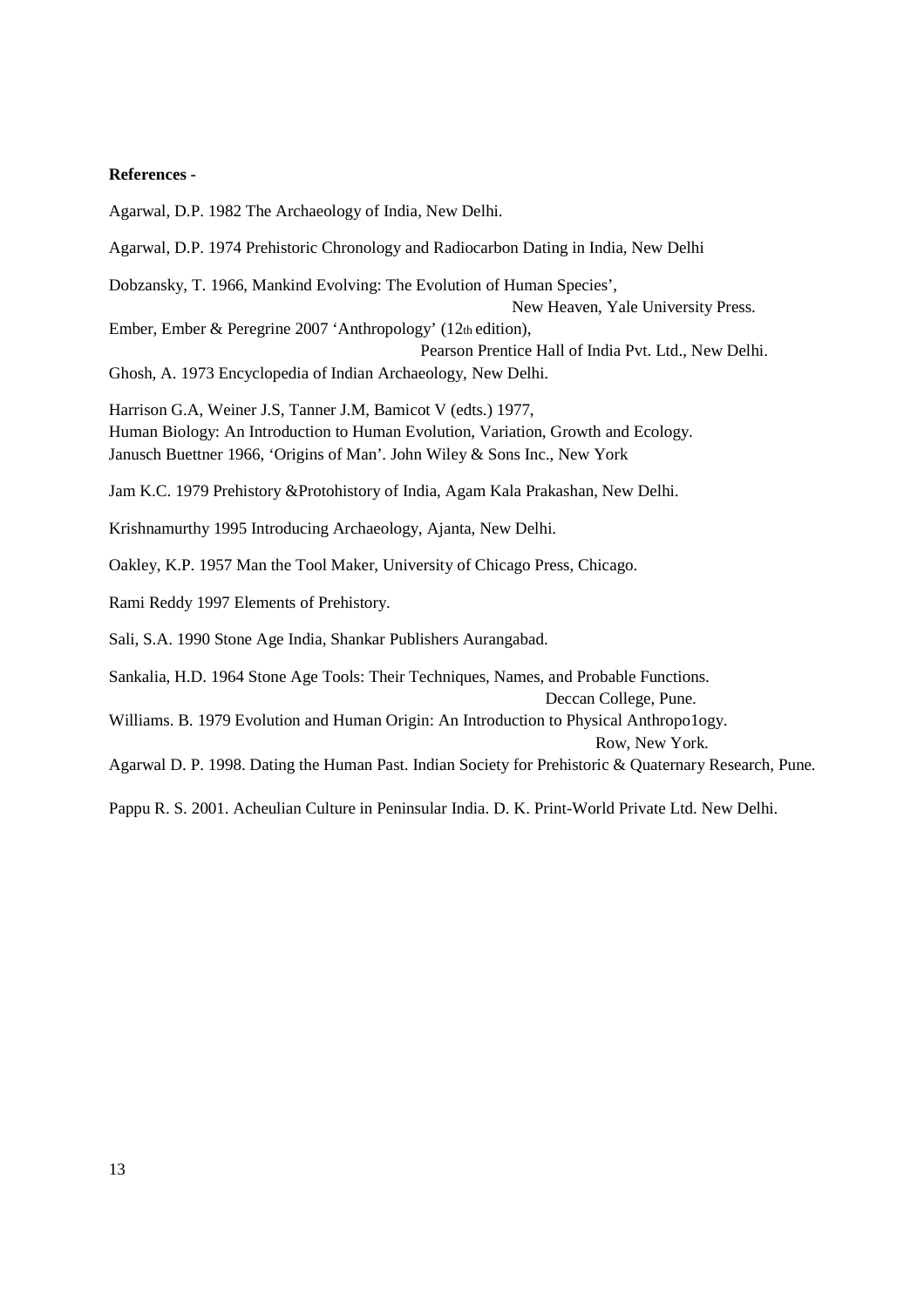# **4. AN – 104: Social Research Methods - 05 Credits Course.**

# **Approach –**

The course aims at providing a basic understanding of the nature and procedure of scientific research as practiced in social sciences. It discusses the qualitative and quantitative methods, various types of research designs, and the tools and techniques of data collection involved in each type.

The course also provides an understanding of the ethnographic method of field investigations in social and cultural anthropology. It discusses the field-work tradition in anthropology, the peculiarities of an ethnographic research design, and the tools and techniques of field documentation. It also takes a brief review of Sample survey as quantitative research method. It introduces the students to the ethnographic documentation of the tribes all over the world.

At the end of the course the students are expected to be able to:

- a) Understand the peculiarities and problems associated with a scientific social research.
- b) Clearly distinguish between various types of research design.
- c) Understand various tools of data collection
- d) Analyze data by using appropriate qualitative as well as quantitative techniques of analysis.
- e) Distinguish between the ethnographic method and the other methods of social research with reference to the basic approach, field setting, tools and techniques of documentation, analysis, etc.
- f) Prepare an ethnographic research design.
- g) Get insight into the rapport establishment techniques.
- h) Acquire the approach of participant enquiry.

# **Syllabus -**

#### PART - I**: Scientific Social Research**

# Unit 1: *Science and Scientific Research*

Science as an approach and system of knowledge; Science - essence and characteristics; Objectivity, validity and testability; Relation between science, theory and fact; Inductive and deductive aspects of scientific research; Natural science and social science: a comparison; Issues of value, subjectivity and inter-subjective objectivity in social science; Epistemological and ethical issues and problems of experimentation in social research.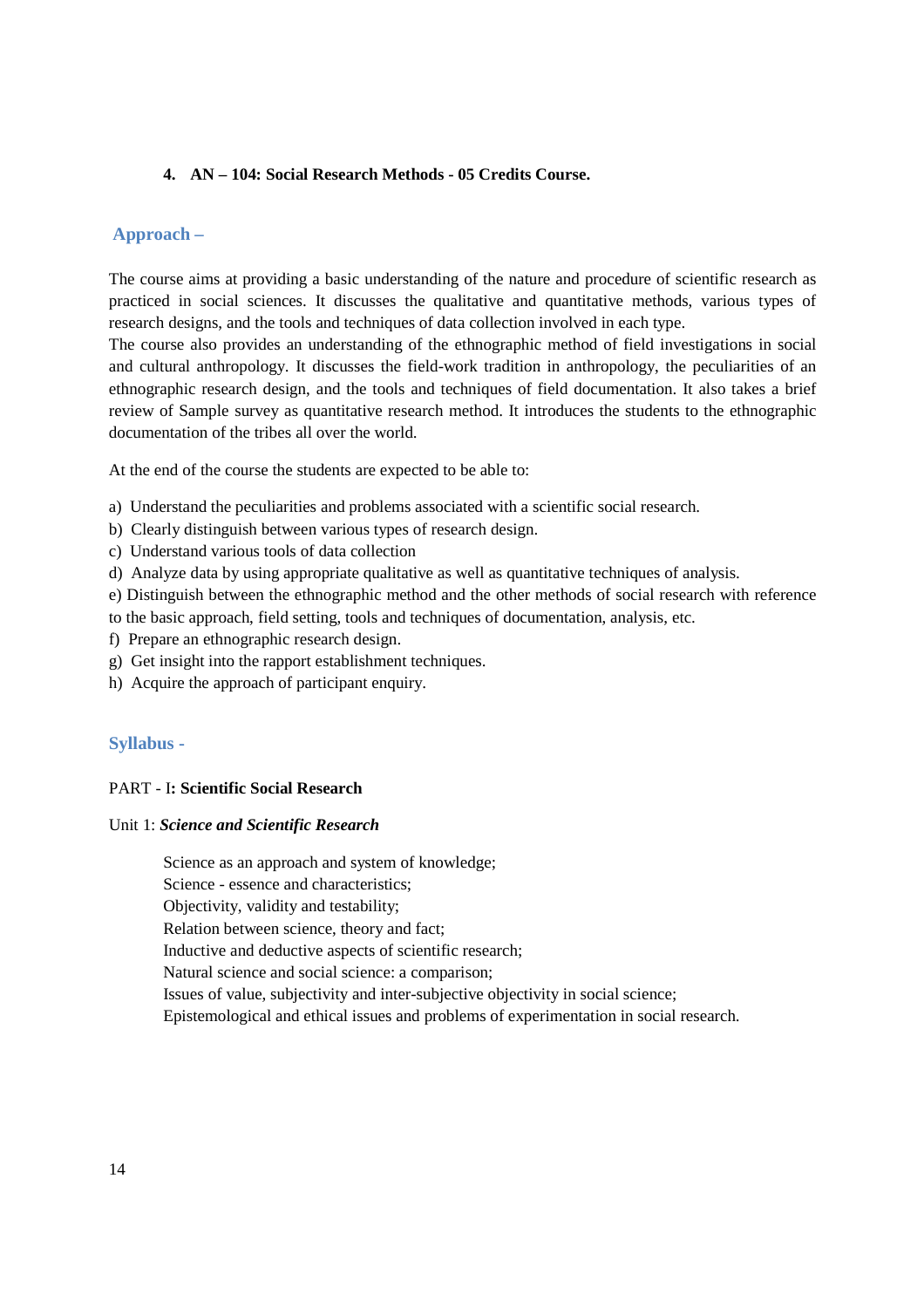#### Unit 2: *Research Design*

Steps in research design: Review of literature; conceptual framework; Formulation of research problem. Formulation of hypothesis; Tools and techniques of data collection; Determination of the mode of analysis and reporting.

### Unit 3: *Survey Method and Sampling Techniques*

Introduction to Survey Research Method Survey research: Origin and History Planning a survey research; Concept and significance of sampling; Principles of probability and Normality Curve; Probability and non-probability sampling;

# PART - II**: Ethnography**

#### Unit 4: *Ethnographic Approach in Anthropology*

Field work tradition in Anthropology Contribution of Malinowski, Boas and other pioneers; Cultural relativism, ethnocentrism, etic and emic perspectives; Concept of participant enquiry; Ethnography as a holistic documentation of culture;

#### Unit 5: *Ethnographic Research Design*

Ethnography as a qualitative research; Choice of tools and techniques of data collection, Interview - Structured and unstructured; Free flowing open ended; Group interview and key informant-interview Observation - Participant,and non-participant. Genealogy - technique and application; Social census - Construction of household-schedule; Variables involved;

#### Unit 6: *Collection & Analysis of Ethnographic Data*

Academic, psychological and practical preparation for ethnographic fieldwork; Techniques of rapport establishment; Identification of representative categories of informants; Recording of data journal, diary and logbook; Organization and contextual interpretation of data; Writing and presentation of an Ethnographic report.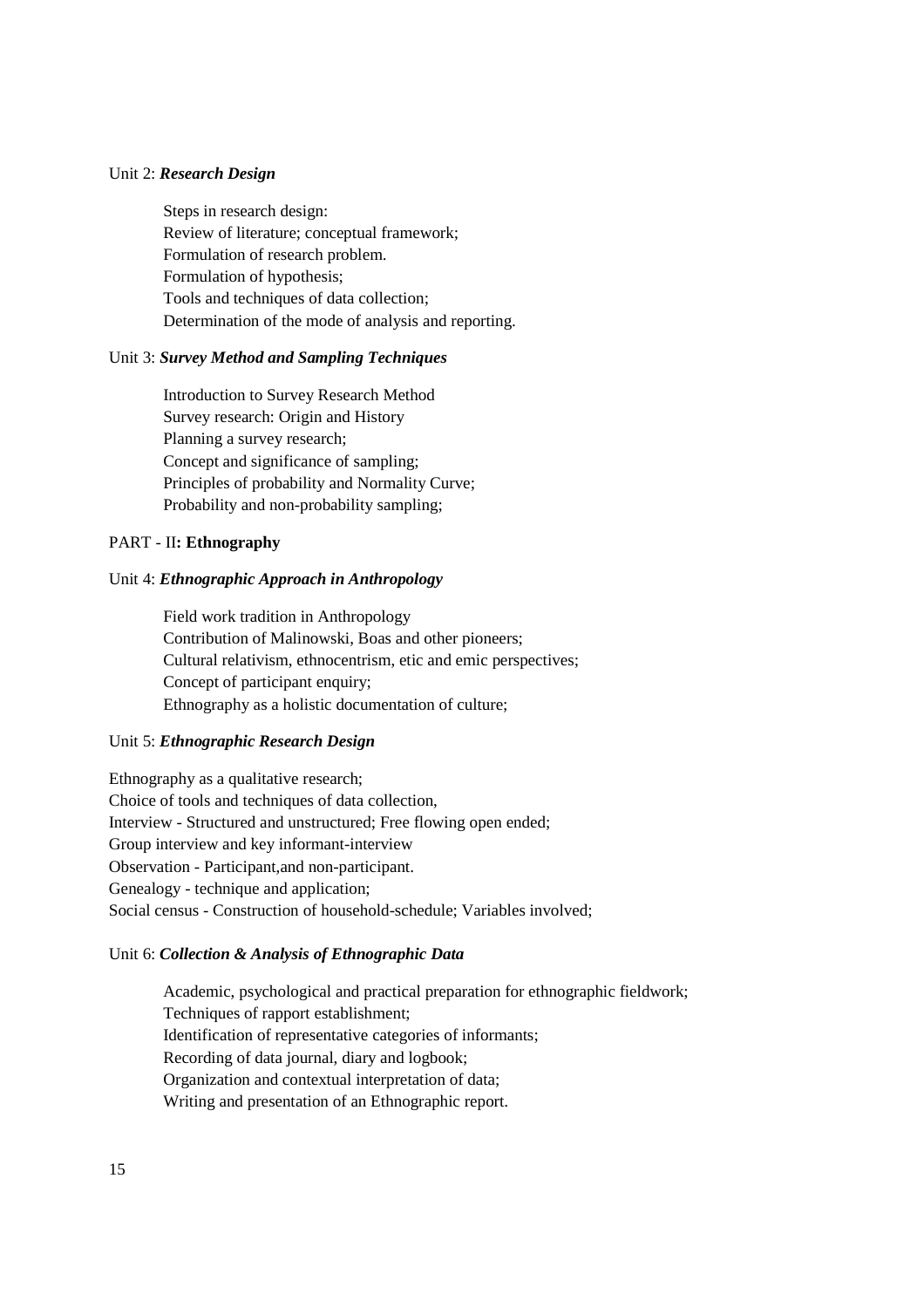### Unit 7: *Case Study Method*

- Case study as a distinctive approach in research;
- Case examples, case histories and life history and other sources of data for building a case study;
- Extended case study.

## Unit 8: *Introduction to Qualitative and Quantitative Analyses*

(This introductory unit emphasizes on understanding the concept of qualitative and quantitative analyses.)

Relevance of statistical techniques in social research, Approach of Qualitative data analyses Context based analysis Grounded Theory Approach Thematic Analysis Introduction to packages for qualitative data analysis Approach of Quantitative data analysis Numerical and quantifiable data: introduction and concept Comparison of quantitative and qualitative approaches and use in social science research .

The course assessment would be based on the following:

- 1. Mid Semester examination
- 2. Term papers, tutorials, assignments
- 3. Seminars, viva voce
- 4. Semester end examination.

# **LIST OF BOOKS -**

### **Text Books -**

C. Frankfort- Nachmias & Nachmias, D 1996 'Research Methods in Social Sciences',

Arnold, London.

Danda, Ajit 1992 'Research Methodology in Anthropology', Inter-India, New Delhi.

Pelto, P.S. & Pelto, G.H. 1979 'Anthropological Research', Cambridge University Press, London.

Wilkinson, T.S. & Bhandarkar, P.L. 1994 'Methodology and Techniques of Social Research',

Himalaya Publishing House, Bombay.

W. Laurence Neuman 1997 'Social Research Methods', Allyn & Bacon.

Fetterman David 1989 'Ethnography Step by Step', Sage Publication.

Hammersley, M. 1983 'Ethnography Principles in Practice', Tavistock Publications.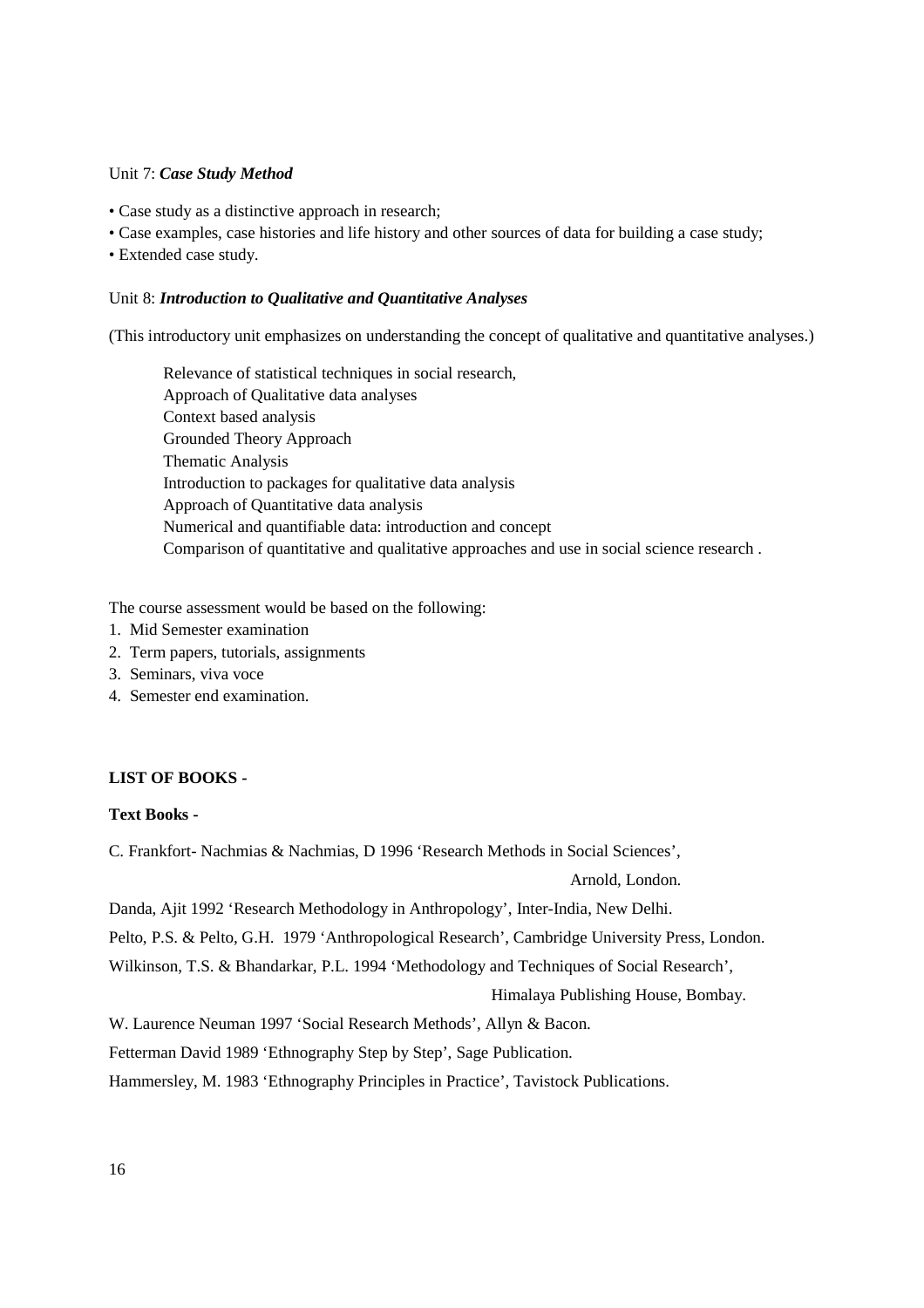Royal Anthropological Instt. of G. Britain& Ireland 1967 'Notes and Queries in Anthropology', Routledge and Kegan Paul Ltd. London. Ember CR, Ember M. 2009 'Cross-cultural Research Methods', Altamira Press, USA. Bernard HR. 2006 'Research Methods in Anthropology', Altamira Press, USA. Handweeker WP. 2001 'Quick Ethnography', Altamira Press, USA.

#### **Recommended Books –**

Bailey, D.K. 1982 'Methods of Social Research'. The Free Press, New York. Fischer, Michael 1994 'Applications in Computing for Social Anthropologists',

Routledge. London.

Goode & Hart 1983 'Methods in Social Research', McGraw Hill International Japan. H. Russel, Bernard 1998 'Handbook of Methods in Cultural Anthropology', Altamira Press. Madrigal, Lorena 1998 'Statistics for Anthropology', Cambridge University, Cambridge Laresu & Shultz 1996 'Journey through Ethnography', West View Press, Oxford. Langness, L.L. 1965 'Life History in Anthropological Sciences',

Holt, Rinehart and Winston, New York.

# **Reference Books –**

Costner & Smelser 1976 'Comparative Methods in Social Sciences'. Prentice Hall Inc., New Jersey. Kaplan, Abraham 1964 'The Conduct of Enquiry: Methodology for Behavioral Science'. Chandler Publication Company, Pennsylvania. Kelkinger, F.N. 1973 'Foundation of Behavioral Research', Bolt Rinehart and Winston Inc., New York. Muller, IH. 1970 'Statistical Reasoning in Sociology', Young, Pauline 1984 'Scientific Social Surveys and Research', Prentice Hall of India, New Delhi. Allison, Hockey & Dawson, Andrew 1997 'After Writing Culture', Routledge. Atkinson, Paul 1990 'The Ethnographic Imagination: Textual Constructions of Reality', Routledge Publication. Clifford, James 1986 'The Poetics and Politics of Ethnography', University of California Press, California. Hastrup & Hervik 1994 'Social Experience and Anthropological Knowledge', Routledge, London. Maanen John Van 1988 'Tales of the Field: On writing Ethnography', The University of Chicago Press, Chicago.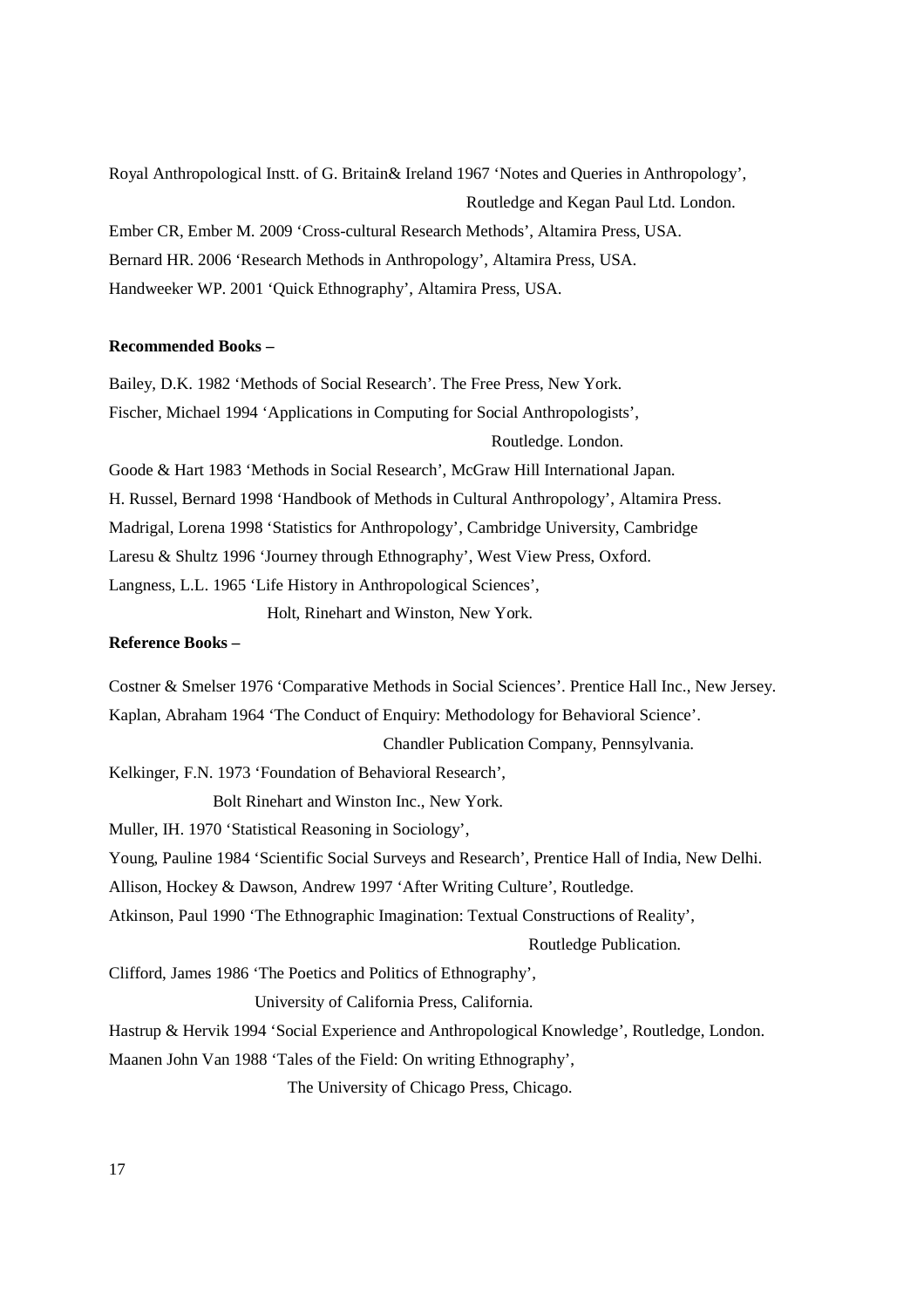### **5. AN – 105: Indian Anthropology- 04 Credits Course.**

# **Approach –**

The course aims at introduction of India – in perspective. It gives an insight into the features of the Orthodox Pattern, the Heterodox Challenge and the Hindu Synthesis. In addition to this, major concepts in Indian Anthropology will be introduced. This course would provide a comprehensive understanding of the Indian Social Organization such as caste system, Indian family, marriage and kinship. Social Stratification and issues related to weaker sections in India Society have been focused upon in this course.

 At the end of the course, the students are expected to understand – geographical, demographic and cultural profile of India; the orthodox pattern of the Indian Society and Hindu Synthesis; the heterodox challenge from other religion; major concepts in Indian anthropology – social stratification and weaker sections in Indian society; the caste as an unit, as a system and as a structural and cultural phenomena; the basic pattern and ideal of family in Indian society; the concept and the Indo-logical & Anthropological significance of marriage;

# **Syllabus –**

### PART - I

#### Unit 1: *India in perspective*

Personal Characteristics. Geographical background and regions Cultural response to geographical conditions Demographic profile. Races of India. (Risley's classification) Language families and dialects Indus Valley Civilization

### Unit2- *The Orthodox Pattern*

The Vedic paradigm. The ritual paradigm of Brahmins The heterodox challenge of Jainism, Buddhism, and Charvaka philosophies.

#### Unit 3- *The Hindu synthesis*

The six systems of philosophy Karma, Rin and rebirth Four stages of life: Four ashrams Purushartha: Dharma, Artha, Kama, Moksha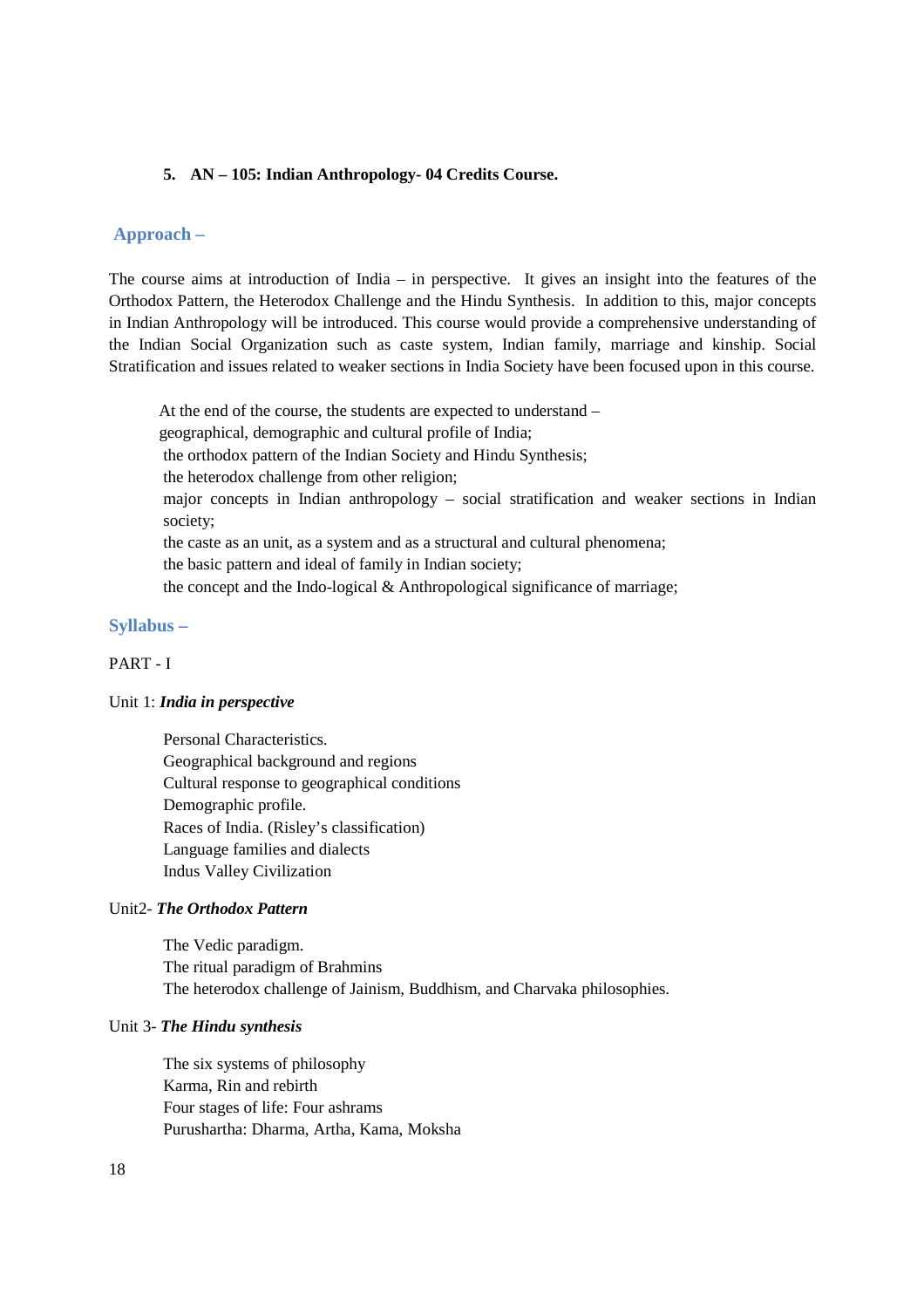#### Unit 4 - *Introduction to major concepts in Indian Anthropology*

Little tradition and Great tradition; Universalisation, Parochialisation; Sacred Complex, Nature-Man-Spirit complex; Dominant caste, Tribe - Caste continuum; Sanskritisation, Westernization; Village studies.

# PART - II

#### Unit 5- *Caste system*

Varna System and Jati Irawati Karve: Caste, Caste Cluster. Theories of origin of Caste Ritual Purity, ritual pollution and logic of hierarchy Caste& village society — Jajmani and Balutedari system Caste and its relation with family, marriage and kinship Principle of reciprocity, based on the caste system Caste groups - as cultural and occupational categories Caste groups - as political and voluntary associations Indian society as a closed system

#### Unit 6- *Indian Family, Marriage and Kinship*

Structure anNature of – Joint family, Extended family. Emerging trends, Change, functional and dysfunctional aspects of change, Change - in intra-family relations, Forces of change. Extended kin groups- Affinal and Consanguineous. Marriage- social, ritualistic, and symbolic aspects. Changing patterns of marriage alliance, Divorce. Changing kinship relations.

### Unit 7- *Social Stratification in India*

Meaningand approaches to the study of social stratification Social stratification and weaker sections in the society Exploitation and deprivation of SCs/STs/OBCs

The course assessment would be based on the following:

- 1. Mid Semester exam
- 2. Term papers / tutorials / assignments
- 3. Seminars / viva voce / presentations
- 4. Semester end exam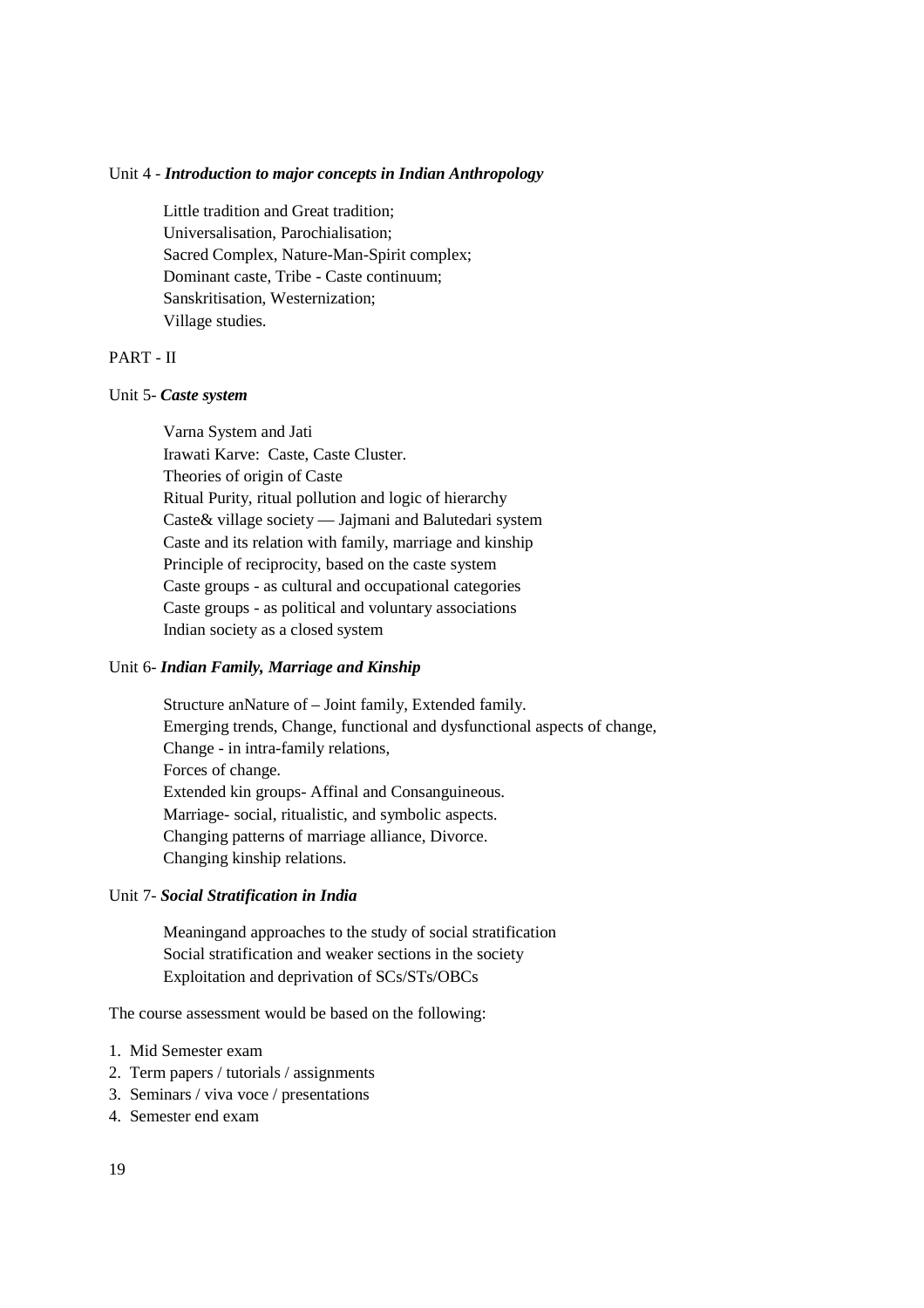# **LIST OF BOOKS**

# **Text Books:**

Karve, Iravati 1961 'Hindu Society- An Interpretation', Deccan College, Pune Majumdar, D.N. 1990 'Races and Cultures of India', Kalyani Publishers. Tylor Stephen 1973 India: An Anthropological Perspective', Waveland press, Inc. Brigadier Singh Javed 1998 'Hindus Of India', Gyan Publishing House, New Delhi. Majumdar, R.C. 1951 The Vedic Age. Vol.I of The history and culture of the Indian people. London: Allen Unwin. KarveIravati 1953 Kinship Organization in India, Deccan Collage, Pune. Mandalbaum, D. 1972 Society in India, Popular Prakashan, Bombay. Ghurye G.S. 1961 Caste, Class, and Occupation, Popular Book Depot, Bombay Anjali Kurane 1998 Ethnic Identity and Social Mobility. Rawat Publications. Kothari Rajani 1970 Caste in Indian Politics, Orient Longman, New Delhi.

### **Recommended Books:**

Sing, K. 1992 'People of India: An Introduction', Anthropological Survey of India', Calcutta. Wheeler, Mortimer ,R 1953 The Indus Civilization. Bashain,A.L. 1977 'The Wonder that was India', Rupa& Co., New Delhi. Farquhar,J.N. 1911 A primer of Hinduism. London: Christian Literature Society for India Majumdar R.C. 1951 'History and Culture of the Indian People', BharatiyaVidyaBhavan. Milton Singer 1975 Traditional India Structure & Change, Rawat Publications Betealle, Andre 1965 Caste, Class, and Power, California University Berkley. Gupta, Dipankar 1992 Social Stratification, OxfordUniversity Press, Bombay. Srinivas M.N. 1962 Caste in Modern India & Other Essays. Media Promoters and Publishers, Bombay. Schermerhorn R.A. 1978 Ethnic Plurality in India, Tucson, Arizona: University Arizona press.

# **Reference Books:**

Gordon, D.H. 1958 The Prehistoric Background of Indian Culture. Bombay: Popular Book Depot Guha, B S. 1938 Racial Elements in the Indian Population. Bombay: Oxford University Press. De Bary, Willam 1958 Sources of Indian Tradition. New York: Columbia University .Press. Conze, Edward 1951 Buddhism: Its Essence and Development, New York: Philosophical Library. Khare R. 1991 Cultural Diversity and Social Discontent: Anthropological Studies on Contemporary India. New Delhi: Sage.

Rush Brook W. 1985 Ethnic Diversity in India, New Delhi: Anmol Publication. Srinivas M. N. 1966 Social Change In India, Bombay: Allied Publication. Rao MSA 1970 Urbanization and Social Change, Delhi: OrientLongman. Sahay Vijoy S 1998, Indian Anthropology. Allahabad: K. K. Publications. Husnain Nadeem 1996, Indian Anthropology. Allahabad: Palka Prakashan. Mishra U. S., Husnain Naddem, 1998, Unifying Anthropology. New Delhi: Vivek Prakasahan.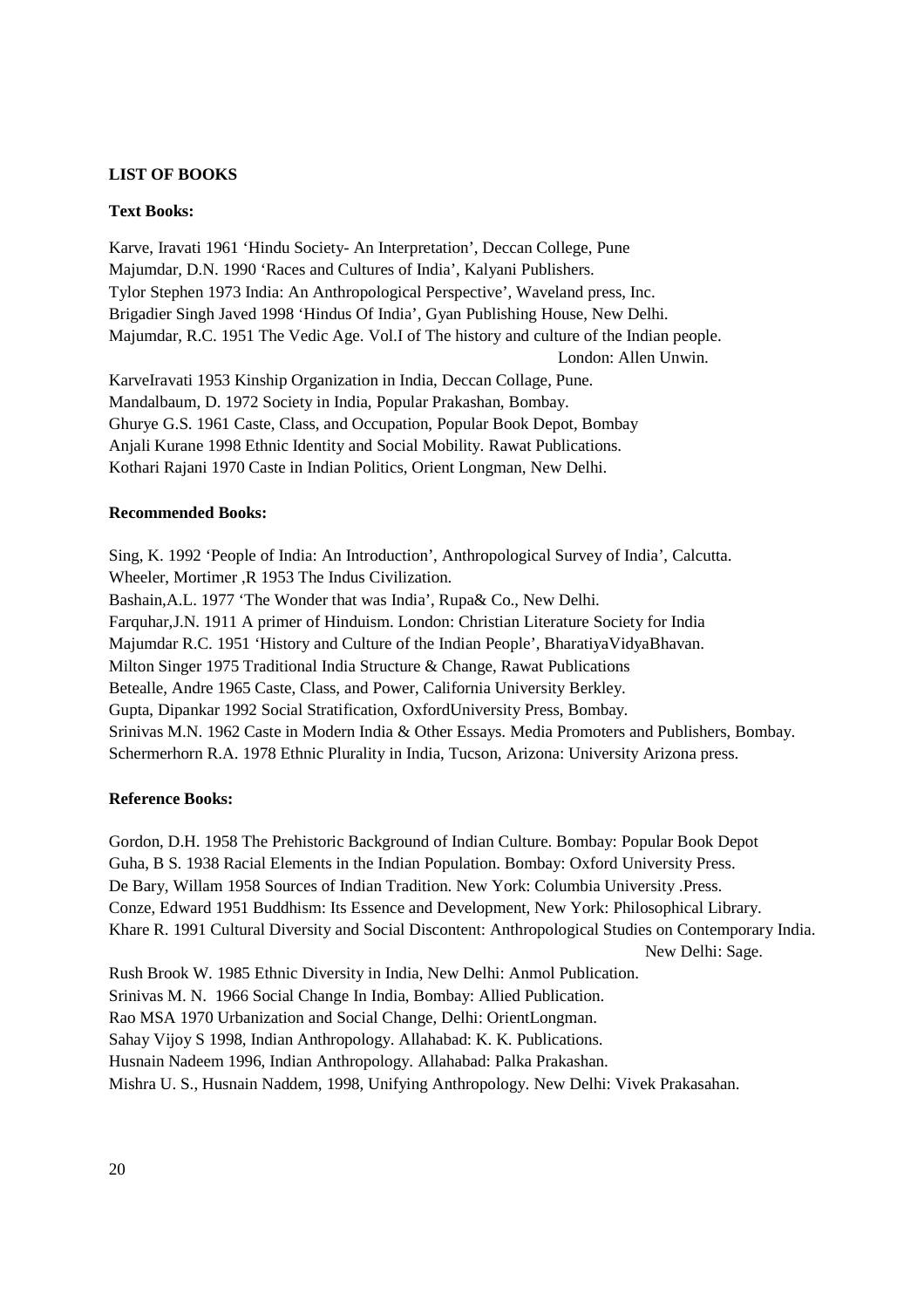# **6. AN – 106: Biological Anthropology Practical – 04 – Credits Course.**

(Osteology, Osteometry and Odontometry)

# **Approach –**

The aim of this practical course is to provide knowledge of Human Anatomy, Skeleton and Dental system; including Important landmarks on bones. Students are taught about the scientific methods and techniques of measurements on skeleton and dentition. This knowledge is helpful to understand evolutionary changes in. skeleton system as well as occupational stress, sex-wise differences, community differences on the skeleton and on human dentition. The course covers Osteology, Osteometry and Odontometry.

 At the end of the course the students are expected to understand the skeletal system of Man and variations know the structural set up of our body and its functional performance know the evolutionary trend and morphological change in the skeletal system and know the metrical parameter and their importance.

# **Syllabus -**

# Unit 1: *Osteology*

Importance of studying human skeletal system in anthropology Anatomical terminology: Planes of reference and directional terms, general bone features Structure and function of skeletal system Classification: Axial and appendicular skeleton Directional terms and planes Skull (Different Normae ) and mandible , individual bones of skull, understanding concepts of skull, cranium, culvarium Long bones and side Identification Vertebral column and girdles (Pelvis, Scapula & Clavicle) Age and sex differences , Pathological and occupational stress markers on various bones of the body

# Unit 2: *Craniometry*

Craniometry and Osteometry: Use and Importance.

Introduction to the Instruments

# **Selected measurements on skull -**

Cranial length, Cranial breadth, Cranial arc, Cranial circumference, Upper facial height, External bi-orbital diameter, Nasal height, Nasal breadth, Bi—maxillary breadth, Bi-zygomatic breadth, Bi-mastoid breadth, Bigonial breadth, Mandibular Length, Mandibular height,

Calculation of Indices based on the above measurements:

Cranial Index, Nasal Index, Kollmann's Upper facial index.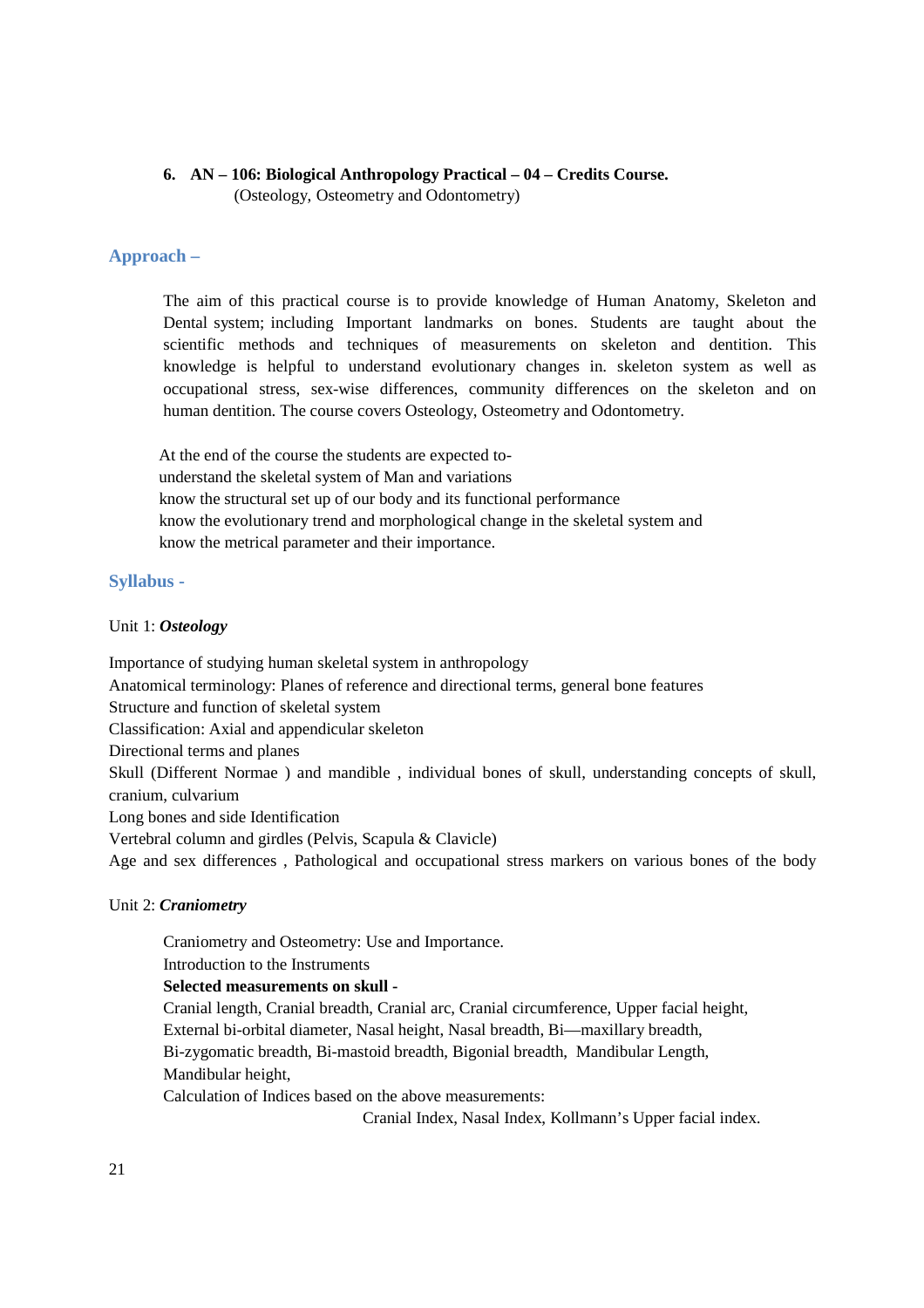### Unit 3: *Osteometry*

**Selected measurements on Humerus:**  Maximum length, Breadth of distal epiphysis, Circumference in the middle, Least girth of shaft. Calculation of Indices based on the above measurements: Robusticity or caliber index. **Selected Measurements on Femur:**  Maximum length, Physiological length, Transverse diameter of middle of shaft, Saggital Diameter of middle of Shaft Calculation of Indices based on the above measurements: Robisticity index **Selected Measurements on Scapula:**  Maximum length or anatomical breadth,Maximum breadth or Anatomical length, Length of cranial border, Length of axillary border Calculation of Indices based on the above measurements: Scapular index **Selected measurements on Clavicle:**  Maximum length, Girth in the middle. Calculation of Indices based on the above measurements: caliber index

# Unit 4: *Odontometry*

Classification and Identification of teeth Measurements on dentition Mesio-Distal, Bucco-Lingual measurements Calculation of Indices based on the above measurements:Crown area, Crown index, Crown Module.

#### **Readings:**

Frazer 1965, Human Anatomy. J P.A. Churchill Ltd. London, Singh, I.P. and M.K. Bhasin 1989. Anthropometry, Kamala Raj Enterprises, Delhi. Walimbe S.R & Kulkarni Shaunak S. 1994, Biological Adaptations in Human Dentition, Deccan College, Pune William M. Bass, Human Osteology: A Laboratory and Field Manual (Special Publications, 4th ed). Missouri Archaeological Society, 1995. Jane E. Buikstra, Standards for Data Collection from Human Skeletal Remains: Proceedings of a Seminar at the Field Museum of Natural History (Arkansas Archeological Survey, 1994). Tim D. White and Pieter A. Folkens, *The Human Bone Manual*, 1st ed. (Academic Press, 2005). Kieser JA. 1990. Human Adult Odont- metrics: The Study of Variation in Adult Tooth Size. Cambridge University Press. Hrdlicka A. 1952. Practical Anthropometry. Philadelphia: Wistar Institute of Anatomy and Biology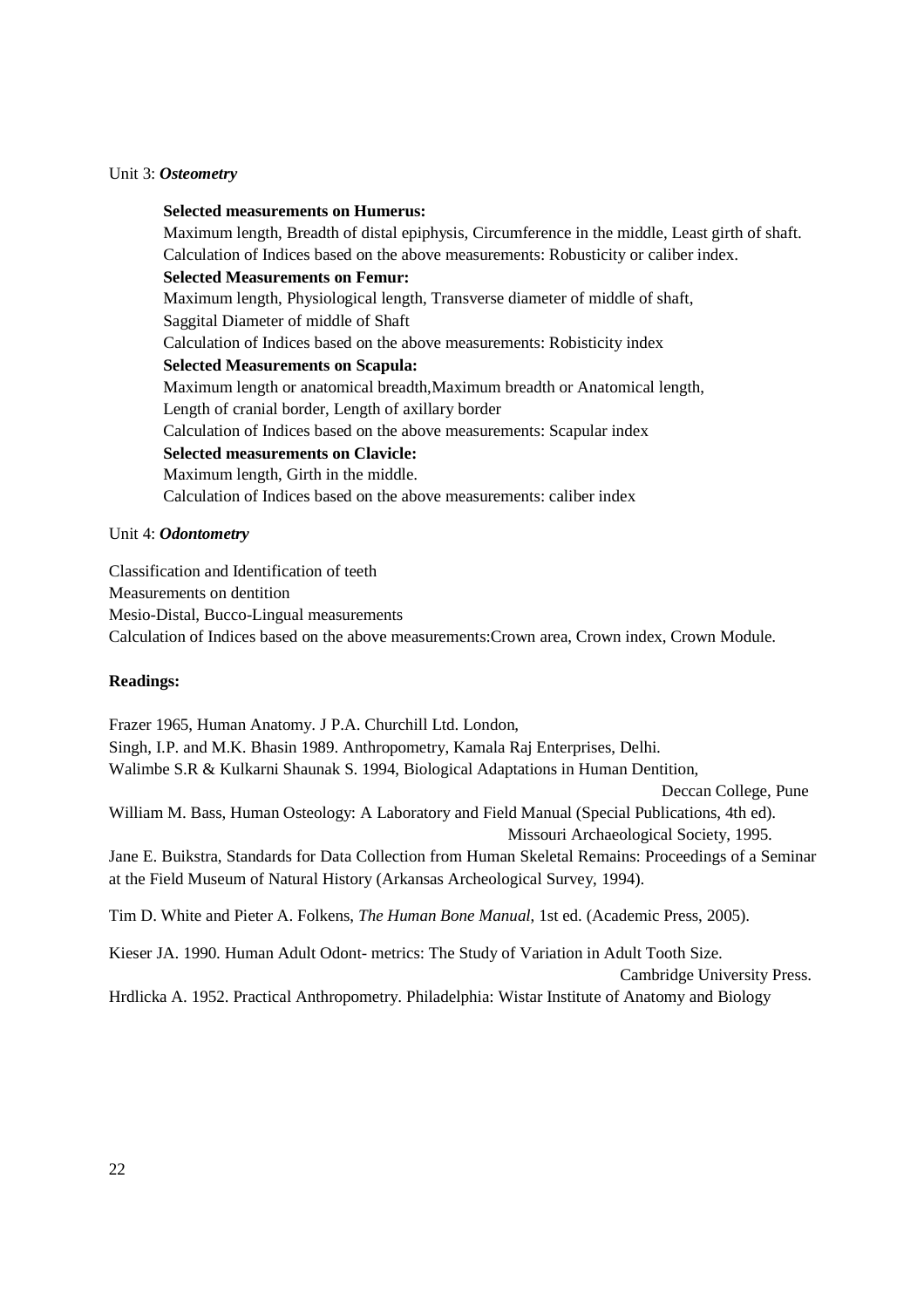# **SEMESTER - II**

# **Courses –**

# **1. AN – 201: Anthropological Thought – 04 Credits Course.**

# **Approach –**

This course reviews historical development of anthropological theories from its beginning to the present. The students will be introduced to different schools of thoughts in Social and Cultural Anthropology. This course summarizes and critically examines the evolution of anthropological thought.

 At the end of the course, the students are expected to understand the basic theories proposed by different schools; the historical development of anthropologic theories from its beginning to the present; Relative merits and criticism about various theories.

### **Syllabus -**

# Unit 1: *Historical Processes of Culture*

#### *Evolutionism*

The evolutionary perspective in ethnology and itssources; Uni-linear evolutionism; Multi-linear evolutionism; Neo-evolutionism; Merits and weaknesses of evolutionary school of thought. *Diffusionism* Diffusion of cultural traits; British school of diffusion and the Pan-Egyptian theory; German school of diffusion and concept of 'trait complexes'; American school of diffusion: Concepts of 'culture-area' and 'age-area'; Merits and weaknesses of diffusionism. *Historical Particularism*  Historical Particularism as a methodological approach Theoretical implications of Historical Particularism Contribution by Franz Boas; Contributions and limitations of Historical Particularism;

### Unit 2: *Materialist Perspective on Culture*

### *Cultural Materialism*

The approach of Cultural Materialism; Contributions of Marvin Harris and Leslie White; Relation of Materialism with Evolutionism Critique on Cultural Materialism.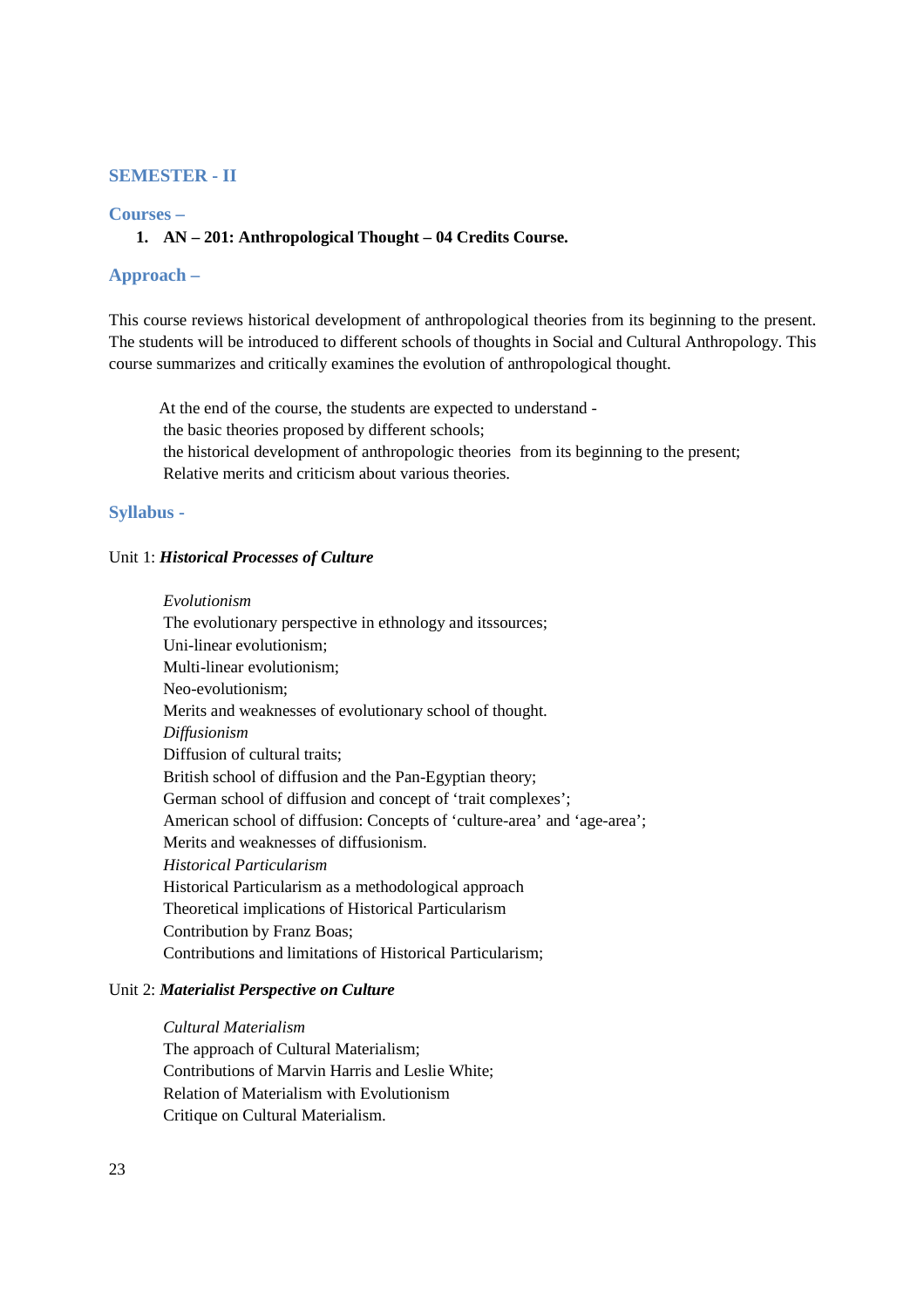#### Unit 3 - *Structure-Functionalism*

Structure-functionalism as a reaction to the doctrines of 'Evolution-Diffusion' and 'Historical Particularism'; Functionalism of Malinowski, Merton & Parsons; Structure-functionalism of Radcliffe Brown;

Distinction between structural and functional emphases; Structure-functionalism as an analytical approach; Methodological implications of Structure-functionalism; Contribution and limitations of Structure-functionalism.

### Unit 4 - *Structuralism*

Structuralism as a perspective; Place of structuralism in the anthropological theory; Contributions of Claude Levi-Strauss and Edmund Leach; Structuralist interpretation of social system; Structuralist interpretation of Kinship; Structuralist interpretation of Mythology and Totem-ism; Critique on Structuralism.

# Unit 5: *Culture and Personality School*

Margaret Mead Ruth Benedict` Abram Kardiner Alice Cora-Du-Bois Ralph Linton

#### Unit 6 - *Other Classical Theoretical Approaches*

Parsonian ideas of social-cultural system; Robert Redfield and his contribution Social Anthropology as an approach: Evans-Prichard;

The course assessment would be based on the following:

- 1. Mid Semester exam
- 2. Term papers / tutorials / assignments
- 3. Seminars / viva voce /presentations
- 4. Semester end exam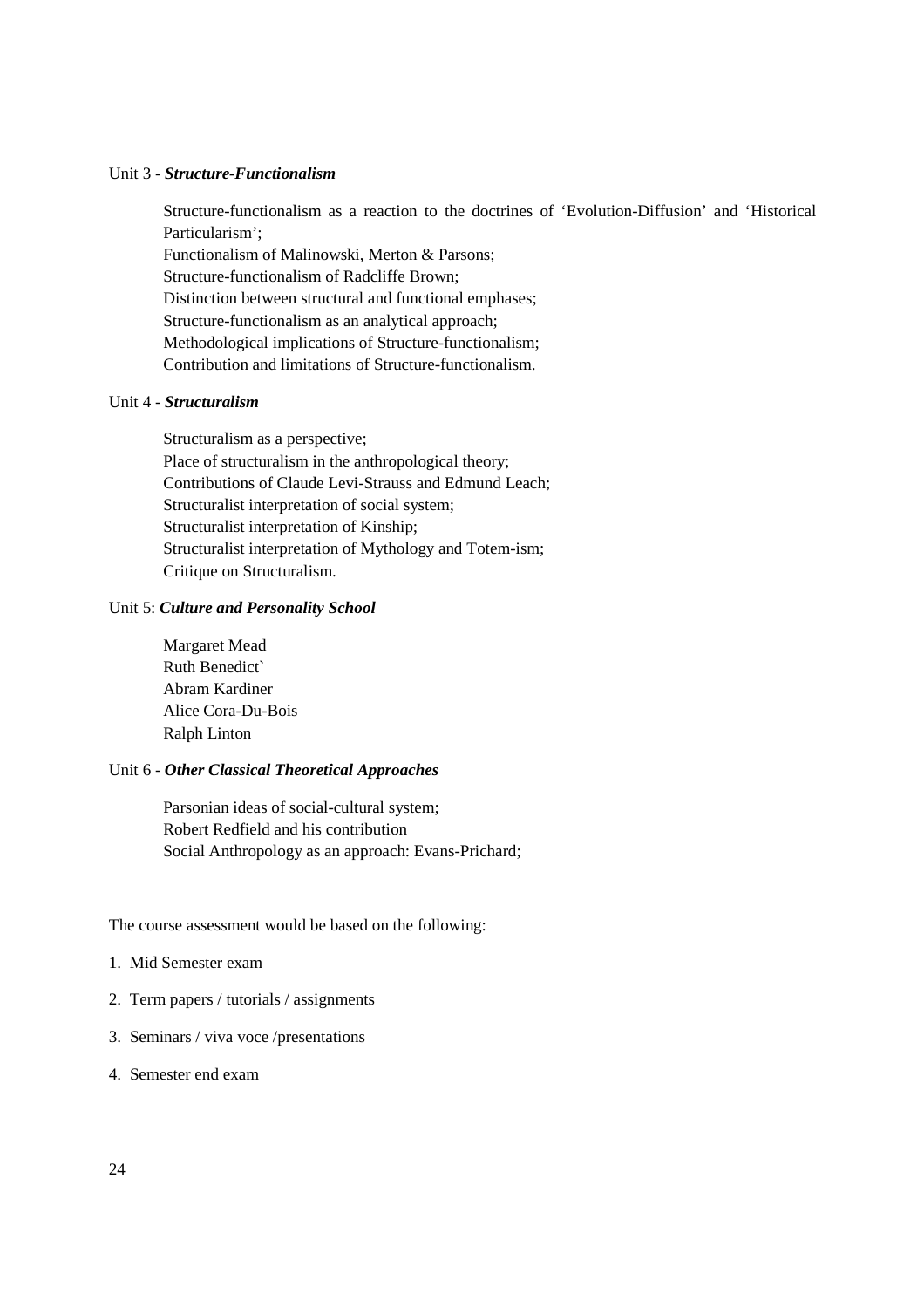#### **LIST OF BOOKS**

#### **Text Books -**

Evans-Prichard, E.E. 1981, A History of Anthropological Thought. London/ Boston: Faber & Faber.

Harris, Marvin 1968, Rise of Anthropological Theory. London: Routledge & Kegan Paul.

Honnigman J. 1997, Handbook of Social and Cultural Anthropology. New Delhi: Rawat Publication.

Jha, Makhan 1983, An Introduction to Anthropological Thought. New Delhi: Vikas Publishing House, Private Limited.

Layton, Robert 1997, Introduction to Theory in Anthropology. Cambridge University Press.

# **Recommended Books -**

Bidney, David 1953, Theoretical Anthropology. Colombia University Press, New York.

Collins, Randall 1997, Theoretical Sociology. New Delhi: Rawat Publication.

Douglas, Mary 1994, Risk & Balance: Essays in Cultural Theory. London: Routledge.

Evans-Prichard, E.E. 1981, A History of Anthropological Thought. London/ Boston: Faber & Faber.

Harris, Marvin 1968, Rise of Anthropological Theory. London: Rutt & Kegan Paul.

Ingold, Tim (ed.) 1996, Key Debates in Anthropology. London/ Boston: Routledge.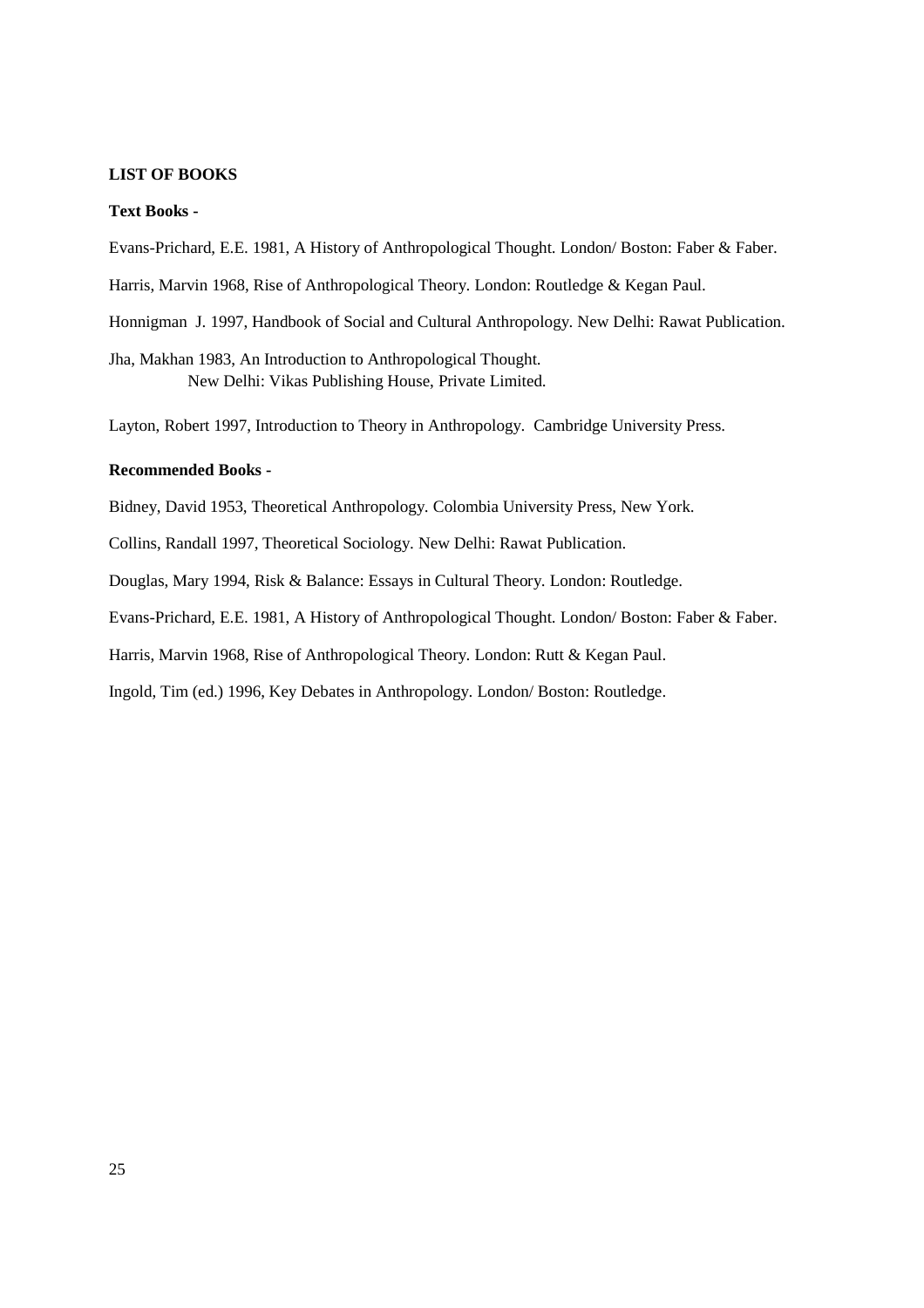# **2. AN – 202: Comparative Anatomy and Human Evolution – 04 Credits Course.**

# **Approach –**

Evolution as a process had also brought about series of anatomical changes on all forms of life. Modern man is but a product of this process. Man's attempts in piecing together his past has yielded useful sequences in explaining hominid evolution. This course would focus these transition stages from the earliest to the present.

 At the end of the course Students are expected to: Identify the characteristic features of the earliest Hominids. Explain the various transitional stages in human evolution. Comprehend the evolutionary processes leading to erect posture and bipedal locomotion in man Know the impact of environment on adaptation during human evolution based on the fossilized material and variation thereof theoretical developments in theories of human evolution in the light of latest fossil findings Understand the critiques on theories of human evolution and usefulness in present day situation.

# **Syllabus -**

# Unit 1: *Man's Place among the Primates*

Nomenclature Taxonomic position of man Characteristic features of Order Primata

### Unit 2: *Primate Classification and Distribution*

Emergence, Distribution and classification of Primates Prosimii and Anthropoidia: New world Monkeys and Old world monkeys Hylobatidae, Pongidae and Hominidae Primate Behavior

### Unit 3: *Trends in Hominid Evolution*

Trends: Terrestriality, Bipedalism, Changes in dentition, Encephalisation, Culture Major Anatomical changes in human body Changes in Skull, Mandible and Dentition; Vertebral Column, Pelvis, Hands, Legs and feet;

#### Unit 4: *Evolution of other Systems*

Evidence from the Brain and Sense Organs Erect posture and Bipedalism Molecular evidence: Morris Goodman, Sarich and Wilson Evolution of chin.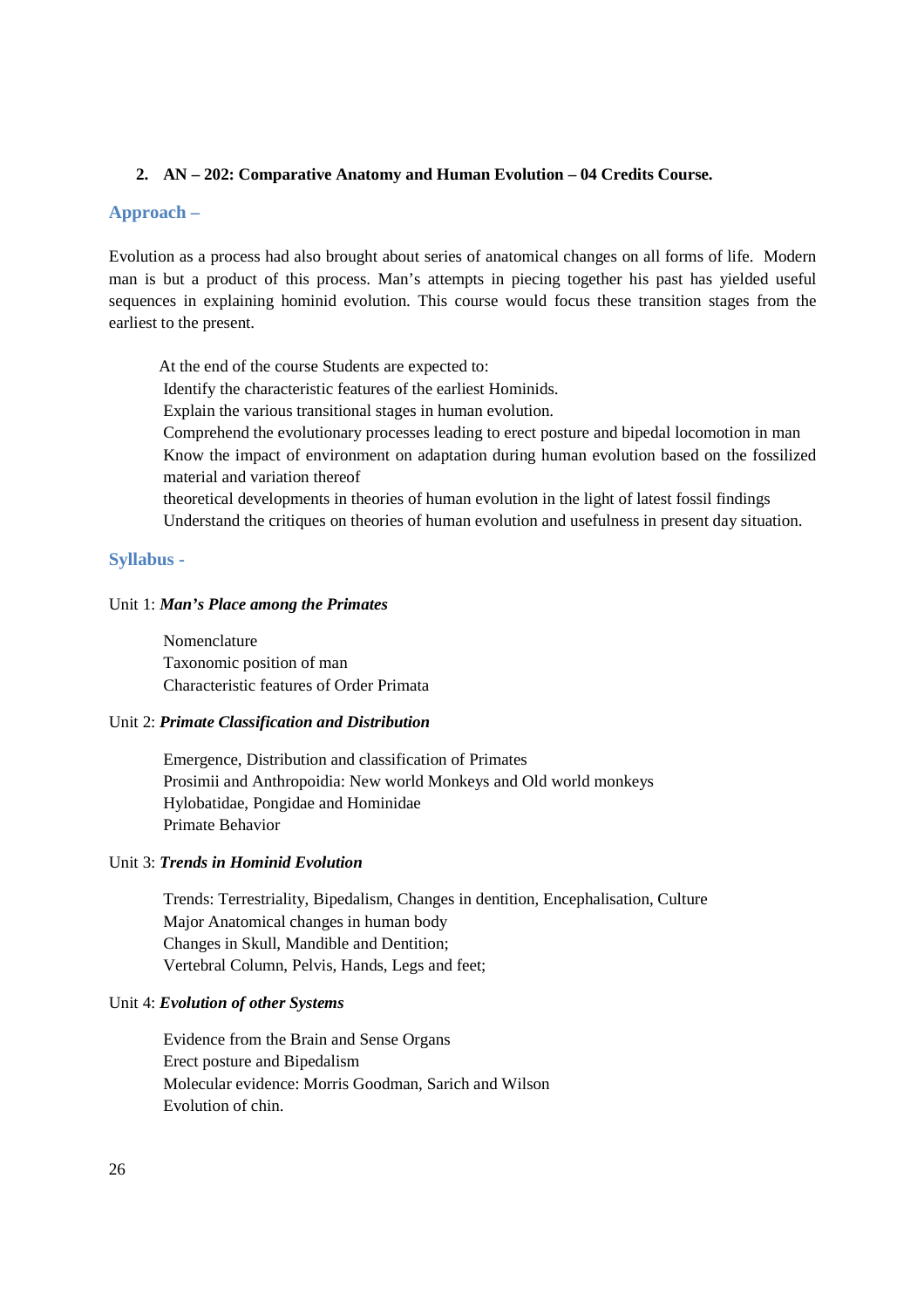#### Unit 5: *Hominid Precursors and Early Hominids*

Phylo-genetic position of Dryopithecines, Rama-pithecus and Shiva-pithecus Sahelanthro-pustchadensis, Orrorintugensis, Ardipithecusramidus, Australopithecus baharelgazali, Australopithecus anamensis, Australopithecus africanus, Australopithecus afarensis, Australopithecus robustus, Australopithecus boisei; Australopithecus sediba Homo habilis; Homo erectus, Homo ergaster, variants of Homo erectus

Hominid Phylogeny: current knowledge and debates.

#### Unit 6: *Homo sapiens neanderathalensis*

Salient Features Conservative and Progressive type Phylogenetic position Causes of extinction

#### Unit 7: *Homo sapiens: Early modern humans*

Homo heidelbergenis, Homo floresiensis, archaic humans, Narmada man Cro-Magnon; Grimaldi; Chancelade Homo sapiens idaltu

#### **List of Books -**

Buettner, Janusch. 1969 Origins of Man:Physical Anthropology, John Wiley and Sons, New York. Campbell, B. 1967 Human Evolution: An introduction to Man's Adaptation, Heinemann Educational Books Limited, London. Clark, Le Gros 1979 The Antecedents of Man: An Introduction to Evolution of the Primates, Edinburgh University Press. Comas, Juan 1960 Manual of Physical Anthropology, Charles C. Thomas Publisher, Illinois, U.S.A. Ember C. & M. Ember 1995, Anthropology, Prentice Hall of India Pvt. Ltd. Delhi. Ember C., M. Ember & P. Peregrine 2008 , Anthropology, Prentice Hall of India Pvt. Ltd. Delhi. Hooton E.A.1963 Up from the Ape. The Mac Millan Company, New York. Jones et. al. 1992 The Cambridge Encyclopedia of Human Evolution, Cambridge University Press. Jurmain R. & Nelson, H. 1994 Introduction to Physical Anthropology, West Publishing Company, New York. Jurmain R. Nelson H. Turnbaugh W. 1998, Understanding Physical Anthropology and Archaeology, West Publishing Company, New York. Laskar Gabriel 1961 The Evolution of Man, Holt, Richart & Winston New York Montague, Ashley 1951 Introduction to Physical Anthropology. Charles C. Thomas. U.S.A. Fleagle J G. 1998. Primate Adaptation and Evolution, Second Edition. 2<sup>nd</sup> edn. Academic Press. Foley, Robert Andrew, and Roger Lewin 2004, *Principles of Human Evolution*, 2<sup>nd</sup> edn. Wiley-Blackwell. Schwartz, Jeffrey H., Ian Tattersall, Ralph L. Holloway, Douglas C. Broadfield, and Michael S. Yuan 2005, *The Human Fossil Record. (4 Volumes)*, 1st edn. Wiley-Liss. Stanford, Craig, John S. Allen, and Susan C. Anton 2011, *Biological Anthropology*, 3<sup>rd</sup> edn. Pearson. Wood Bernard (ed.) 2011, *Wiley-Blackwell Encyclopedia of Human Evolution*, 1<sup>st</sup> edn. Wiley-Blackwell.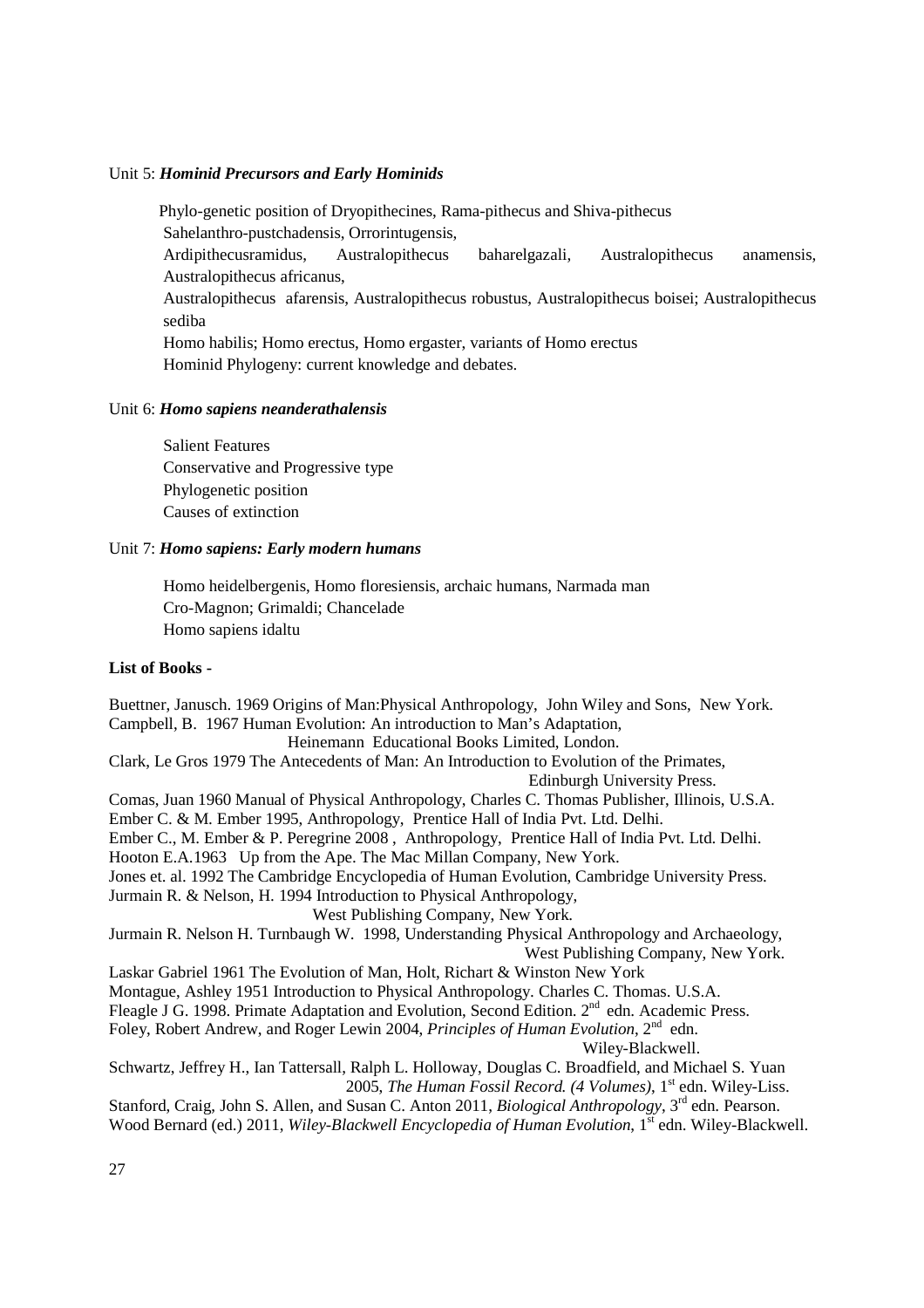### **3. AN – 203 - Indian Anthropologists – 04 Credits Course.**

# **Approach –**

This course would focus upon – The contribution by Indian Anthropologists; The contribution of Social Reformers and Thinkers, to the Indian Society and Culture. Development of Indian Anthropology

At the end of the course, the students are expected to understand about -

- the contribution by Indian Anthropologists,
- the contribution by Social Reformers and Thinkers.
- the development of Indian Anthropology.

# **Syllabus -**

### Unit 1 - *Contribution by Indian Anthropologists -*

M.N. Srinivas, G.S. Ghurye, N. K. Bose, D. N. Majumdar, S. C. Dube, L. P. Vidyarthi,

# Unit 2 - *Contribution by Indian Anthropologists – (continued)-*

Iravati Karve, S. S. Sarkar, B. S. Guha, S. C. Roy, Verrier Elvin.

### Unit 3 - *Contribution of Social Reformers and Thinkers, to Indian Society and Culture –*

 Mahatma Jotiba Phule, Dr. B. R. Ambedkar, Savitribai Phule, Shahu Maharaj, Raja Ram Mohan Roy.

# Unit 4 - *Development of Anthropology in India -*

Phases of development: from establishment of Asiatic Society to Modern phase. Development of Biological Anthropology in India.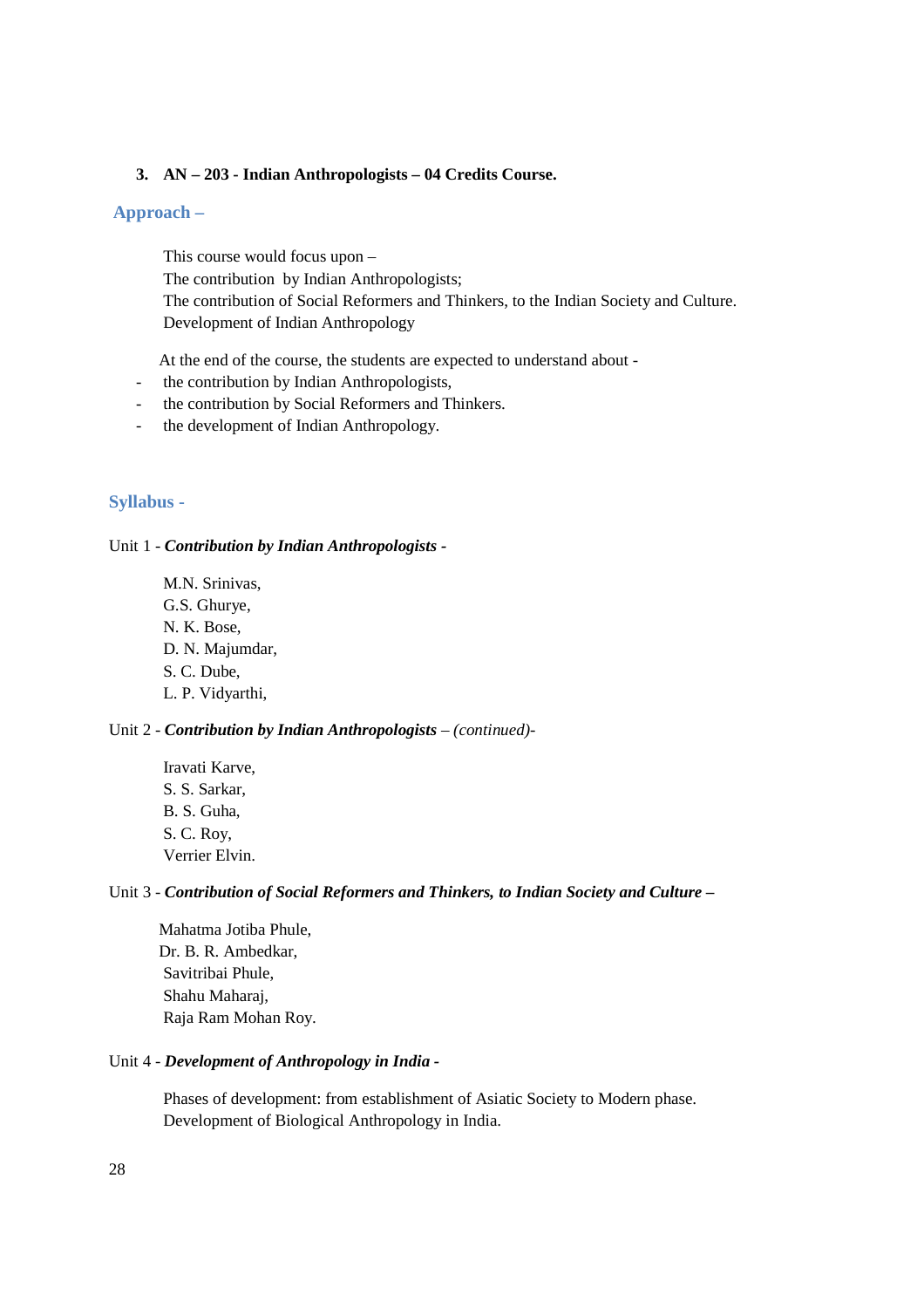#### **Reference Books -**

Bose N. K. 1929, Cultural Anthropology. Bombay: Asia Publishing House.

Bose N. K. 1967, Culture and Society in India. Bombay: Asia Publishing House.

Dube S. C. 1955, Indian Village. London: Cornell University Press.

Dube S. C. 1958, Power and Conflict in Village India. London: Cornell University Press.

Dube S. C. 1958, India's Changing Villages: Human Factors in Community Development.

London: Cornell University Press.

Elvin Verrier 1936, The Baiga. Gian Publishing House.

Elvin Verrier 1942, The Agaria. Oxford University Press.

Elvin Verrier 1944, The Aboriginals. Oxford University Press.

Elvin Verrier 1944, Folk-Songs of Maikal Hills. Oxford University Press.

Elvin Verrier 1947, The Muria and Their Ghotul. Oxford University Press.

Elvin Verrier , Tribal World of Verrier Elvin.

Elvin Verrier , New Deal for Tribal India.

Government of Maharashtra, 'Speeches and Writings of Dr. Babasaheb Ambedkar' – (20 Volumes).

Government of Maharashtra, *'Mahatma Phule – Samagra Vangmay'.*

Government of Maharashtra, *'Shahu Maharaj – Samagra Vangmay'.* 

Guha B. S. 1935, *'The Racial Affinities of People of India'*, in Census of India.

Government of India Press, Simla.

Guha B. S. 1944, Racial Elements in the Population. Oxford University Press.

Kar Kennedy

Karve Iravati 1968, Kinship Organization of India. Bombay: Asia Publishing House.

Karve Iravati 1969, *'Yuganta'.* Pune:Deshmukh Publication.

Kennedy K 2000, God – Apes and Fossil Men: Paleo-anthropology of South Asia.

AnnArbor: University of Michigan Press.

Majumdar D. N. 1936, A Tribe in Transition: A Study in Culture Pattern.

London: Longman's Green & Company.

Majumdar D. N. 1946, Races and Cultures in India. Allahabad: Kitabistan.

Majumdar D. N. 1958, Caste and Communication in an Indian Village. Bombay: Asia Publishing House.

Roy S. C. 1912, Munda and their Country. Calcutta: Bookland Private Limited.

Roy S. C. 1915, The Oraon of Chotanagpur. Ranchi:

Roy S. C. 1925, The Birhor. Ranchi:

Roy S. C. 1935, The Hill Bhuiyas of Orissa. Ranchi:

Sarkar S. S. 1964, Ancient Races of Baluchistan, Punjab and Sind. Calcutta: Bookland Private Limited.

Srinivas M. N. 1942, Marriage and Family in Mysore. Bombay: Asia Publishing House.

Srinivas M. N. 1966, Social Change in Modern India. California: California University Press.

Srinivas M. N. 1976, Nation Building in Independent India. Delhi: Oxford University Press.

Vidyarthi L. P. 1961, Sacred Complex in Hindu Gaya. Bombay: Asia Publishing House.

Vidyarthi L. P. 1963, The Maler: Nature – Man – Spirit Complex in Hill Tribe of Bihar.

Calcutta: Bookland Private Limited.

Vidyarthi L. P. 1976, Tribal culture in India. New Delhi: Concept Publishing Company.

Vidyarthi L. P. 1977, Rise of Anthropology in India. New Delhi: Concept Publishing Company.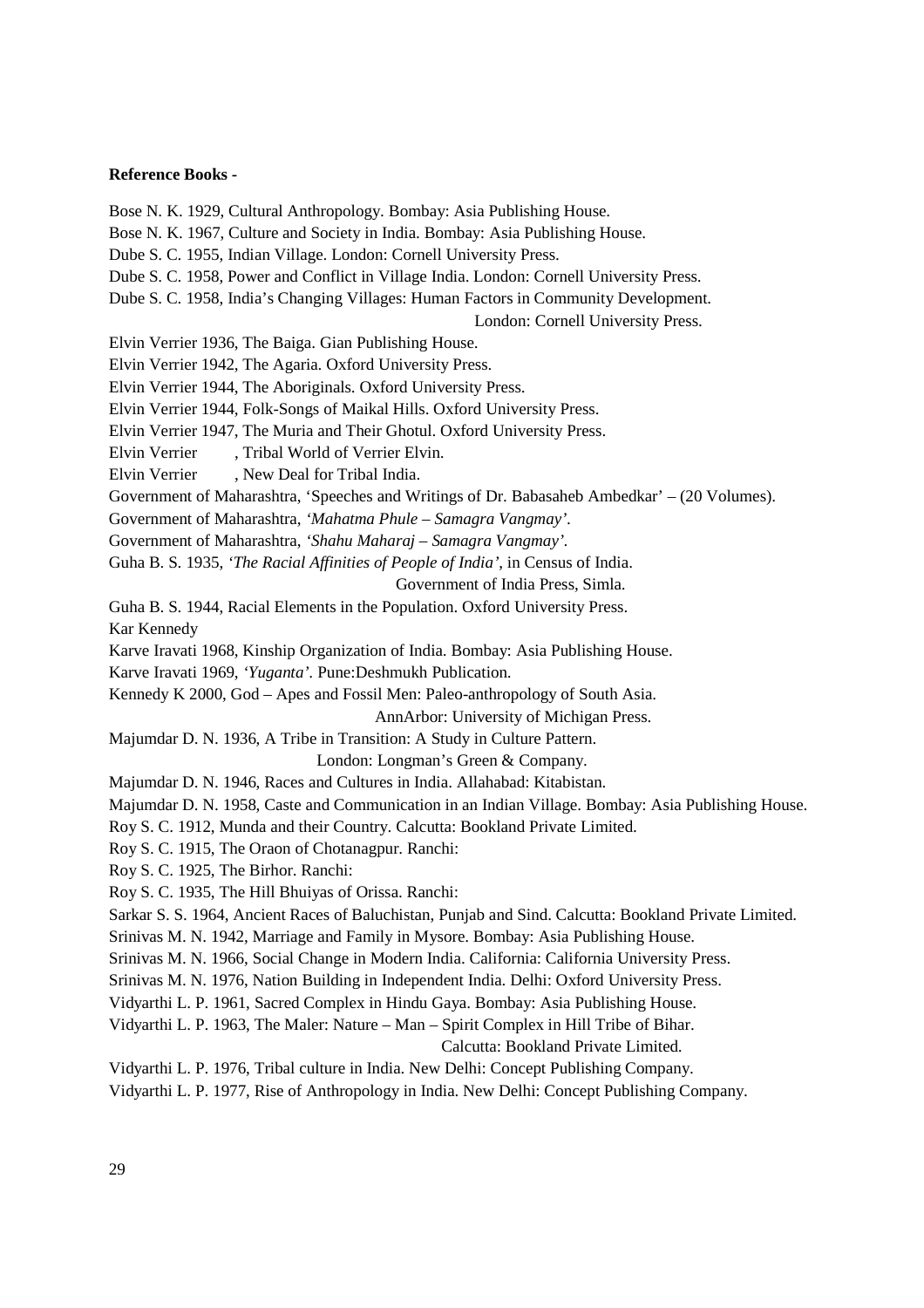# **4. AN-204: Survey Research Methods Practical – 04 Credits Course.**

# **Approach –**

In semester I the students have already learnt the fundamentals of the qualitative and quantitative research methodology in the course - Scientific Social Research. Besides, they have acquired theoretical and practical understanding of Ethnographic Research Method, which is a classical qualitative method in Anthropology. The aim of this practical course is to train students by actually designing and implementing a small project in Survey Research Method, which is primarily a quantitative method.

# **Syllabus -**

### Unit 1: *Introduction to Survey Research Method*

Difference between survey and other research methods Strength and weaknesses of Survey research Application of surveys in social research Survey Flow chart

*Assignment 1:* Write a note on Survey Research *Assignment 2:* Explain the process of survey research with a flow-chart *Readings*  Moser, C. A. and Kaltan G., 1971: Survey Methods in Social investigation Young Pauline, 1984: Scientific Sod! Surveys and Research New Delhi Prentice Hall of India

#### Unit 2: *Formulation of the Survey Project*

| Topics appropriate for survey research                                 |
|------------------------------------------------------------------------|
| Identification and Selection of a Problem                              |
| Review of literature                                                   |
| <b>Concept Mapping</b>                                                 |
| Research questions and Objectives                                      |
| Definition of Variables                                                |
| Developing a time Line                                                 |
| Assignment 3: Selection and formulation of research topic for project. |
| <i>Assignment 4:</i> Develop time line for the project.                |
| Assignment 5: Develop concept mapping on selected text.                |
|                                                                        |

*Readings*  Thomas S. J., 1999: Designing Surveys That Work I — A Step-by-Step Guide, California Corvine Press Inc. Young Pauline, 1984: Scientific Surveys and Research. New Delhi Prentice Hall of India *Relevant Handouts.*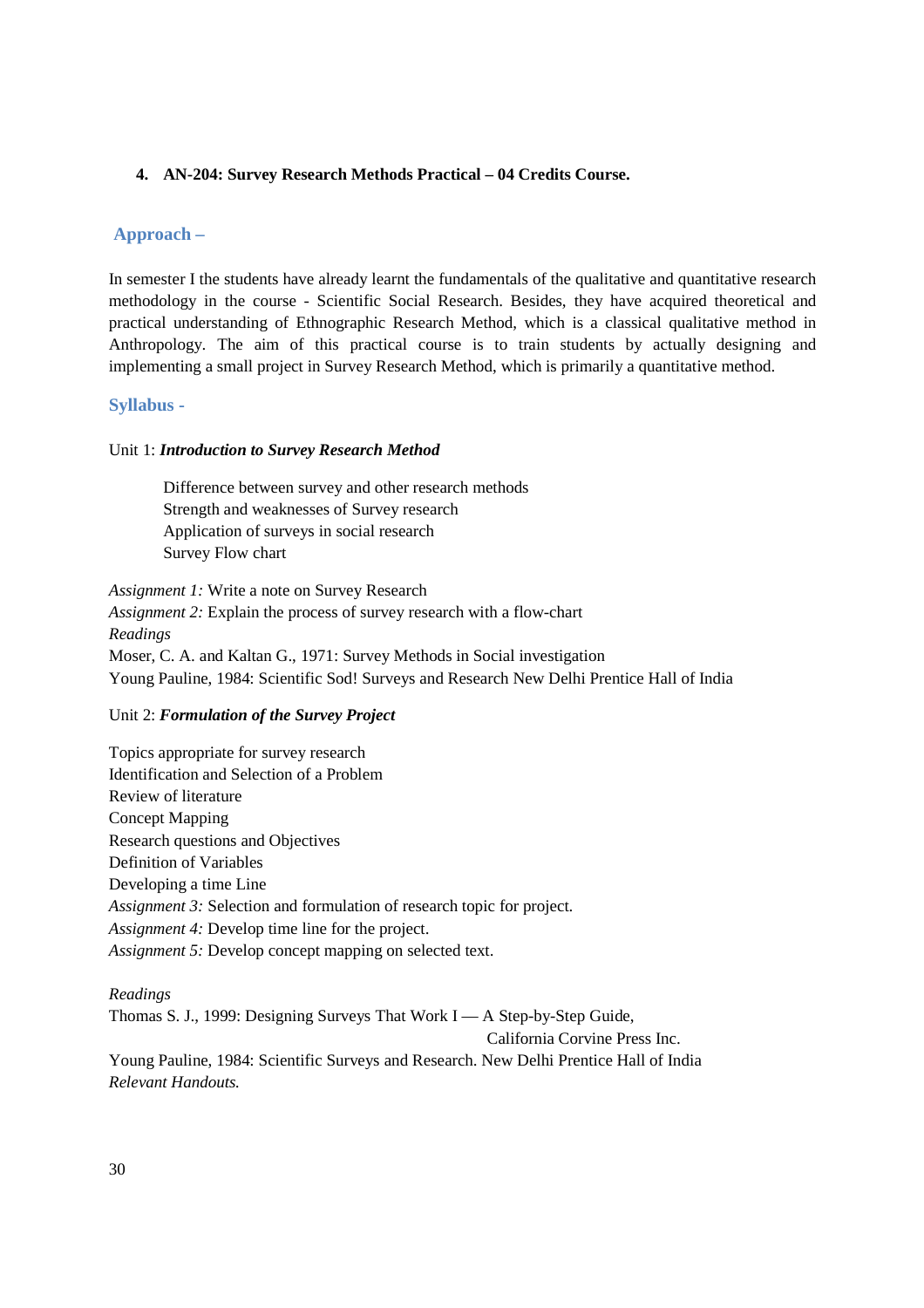### Unit 3: *Tools of Data Collection*

Questionnaires and Interview Schedule – Do's and Don'ts while construction of Questionnaire and Interview Schedule Structured, unstructured interview Schedule Open-ended, Close-ended Questions Pilot testing Scale and Measurement Nominal, Ordinal, Interval and Ratio scales Brief Overview: IQ test, ability aptitude test, personality test/scales, motivation tests /scales, valuesand interest scales. Attitude Scales: Thurston, Likert and Gutman attitude Scales

*Assignment 6:* Write a note on questionnaire and interview schedule *Assignment 7:* Construct a questionnaire / interview schedule on the pre-determined project *Assignment 8:* Construct Likert's scale on the given topic *Readings Relevant Handouts* 

#### Unit 4: *Sampling and Sampling Designs*

The idea and advantage of sampling Concepts: population, sample, sampling unit, finite and infinite populations, sampling frame, sampling designs Probability and Non-Probability Sampling: Probability Sampling: Simple Random Samples, Systematic Random Samples, Stratified sample, cluster samples Non-Probability Sampling: Convenience Sampling, Purposive Sampling and Quota sampling Sample Size Estimation, accuracy, bias and precision

*Assignment 9:* Write a note on Sampling *Assignment 10:* Draw stratified random sample from the target group

*Readings Relevant Handouts* 

#### Unit 5: *Preparation for Data Collection*

Planning the data collection Selecting the appropriate target group Obtaining access to target group Implementation of data collection plan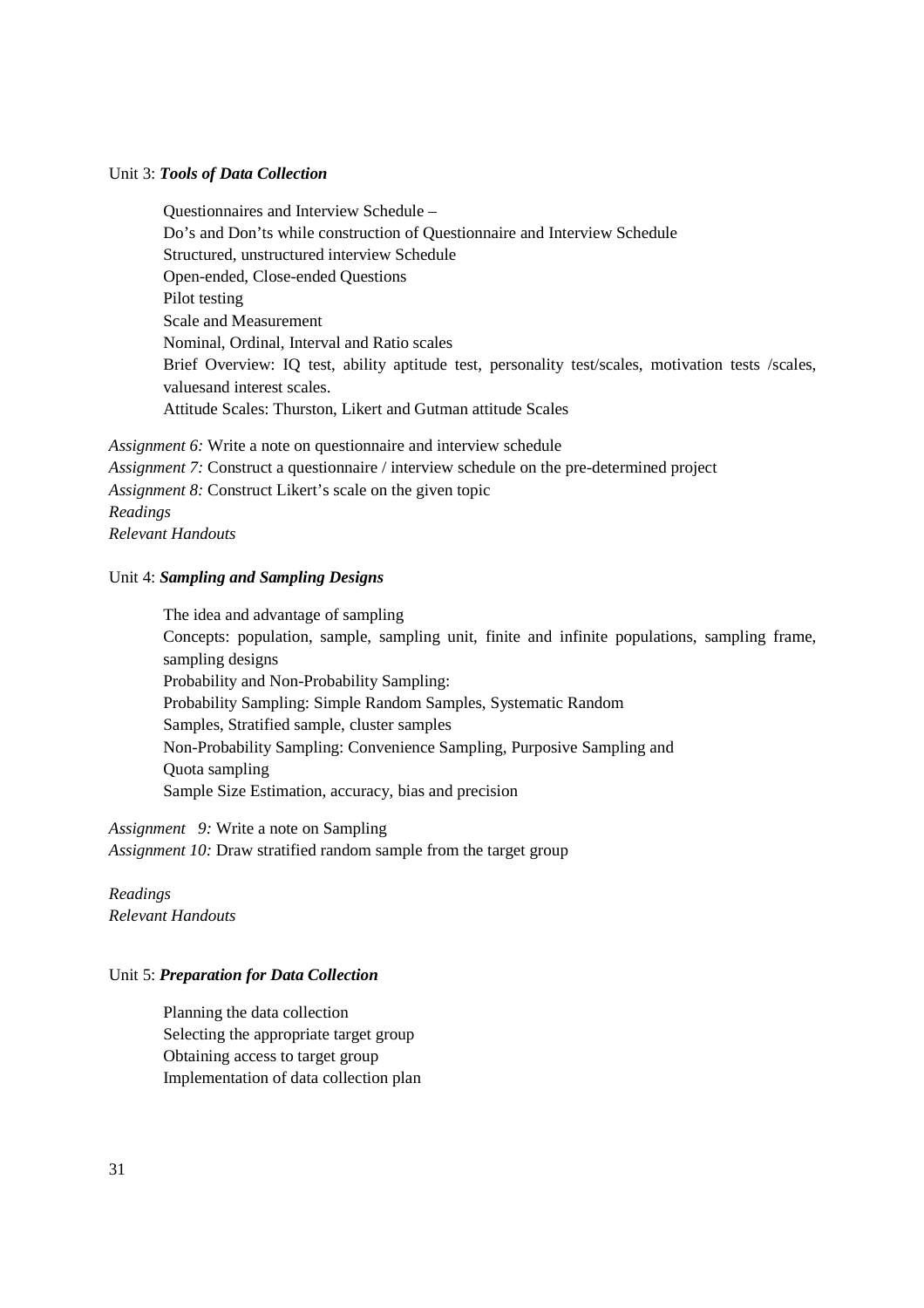*Assignment 11:* Pre-test the Questionnaire/interview schedule and prepare report and finalize the same *Assignment 12:* Modify interview schedule *Assignment 13:* Administer interview schedule? Questionnaire to target group as per plan *Readings*  Thomas S. J., 1999 Designing Surveys That Work I — A Step-by-Step Guide,

California Corvine Press Inc.

# Unit 6: *Data Processing*

Coding Schemes Rules and Coding Code book construction, Editing and Cleaning of Data

*Assignment 14:* Prepare code book *Assignment 15:* Code the data from filled- in - interview schedule/ Questionnaire.

#### *Readings*

Thomas S. J., 1999 Designing Surveys That Work! — A Step-by-Step Guide. California Corvine Press Inc.

# Unit 7: *Data Analysis*

Variable and types of variables: Nominal, Scale and Numeric Relevance of statistical techniques in social research Frequency distributions: Univariate and Bivariate cross tabulations Graphical presentation of data: line, bar and pie charts, histogram Measures of central tendency: mean, median and mode Measures of dispersion: mean deviation, standard deviation, variance.

# Unit 8: *Introduction of Statistical analysis using Computers: SPSS*

Overview of the software Data coding and preparation of SPSS code sheet Data entry and data cleaning, refining of the codes Deriving tables, various measures and indices Graphical presentation of data Computation of central tendency and dispersion Statistical tests of significance, hypothesis testing Concept of statistical tests χ2 test and t-test Computations and interpretation of tests

*Assignment 16:* Enter the coded data *Assignment 17*: Derive frequency / percentages and cross tables *Assignment 18*: Present Data Graphically

# *Readings*

SPSS and MS Excel Software.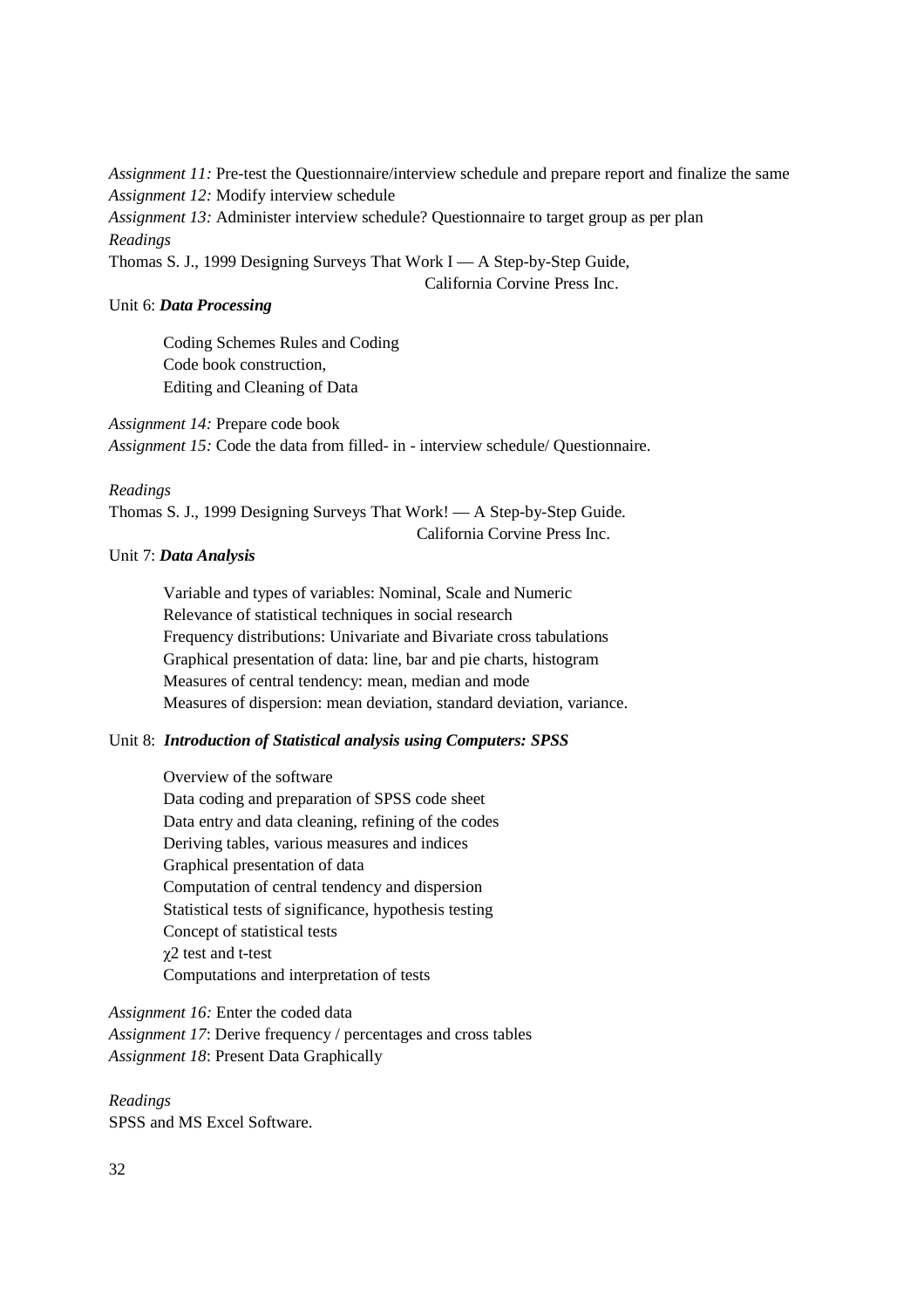### Unit 9: **Report writing**

Developing outline for a scientific report Summarizing the survey results for sub-groups on demographic data Summarizing the survey results for the whole group Providing an answer to the research problem

*Assignment 19*: Write a Scientific Project Report.

#### *Readings*

Babble E., 199.5, The Practice of Social Research, Seventh Edition, Wadsworth Publishing Company, USA

The course assessment would be based on the following:

- 1. Mid Semester examination
- 2. Term papers, tutorials, assignments
- 3. Seminars, viva voce, presentation.
- 4. Semester end examination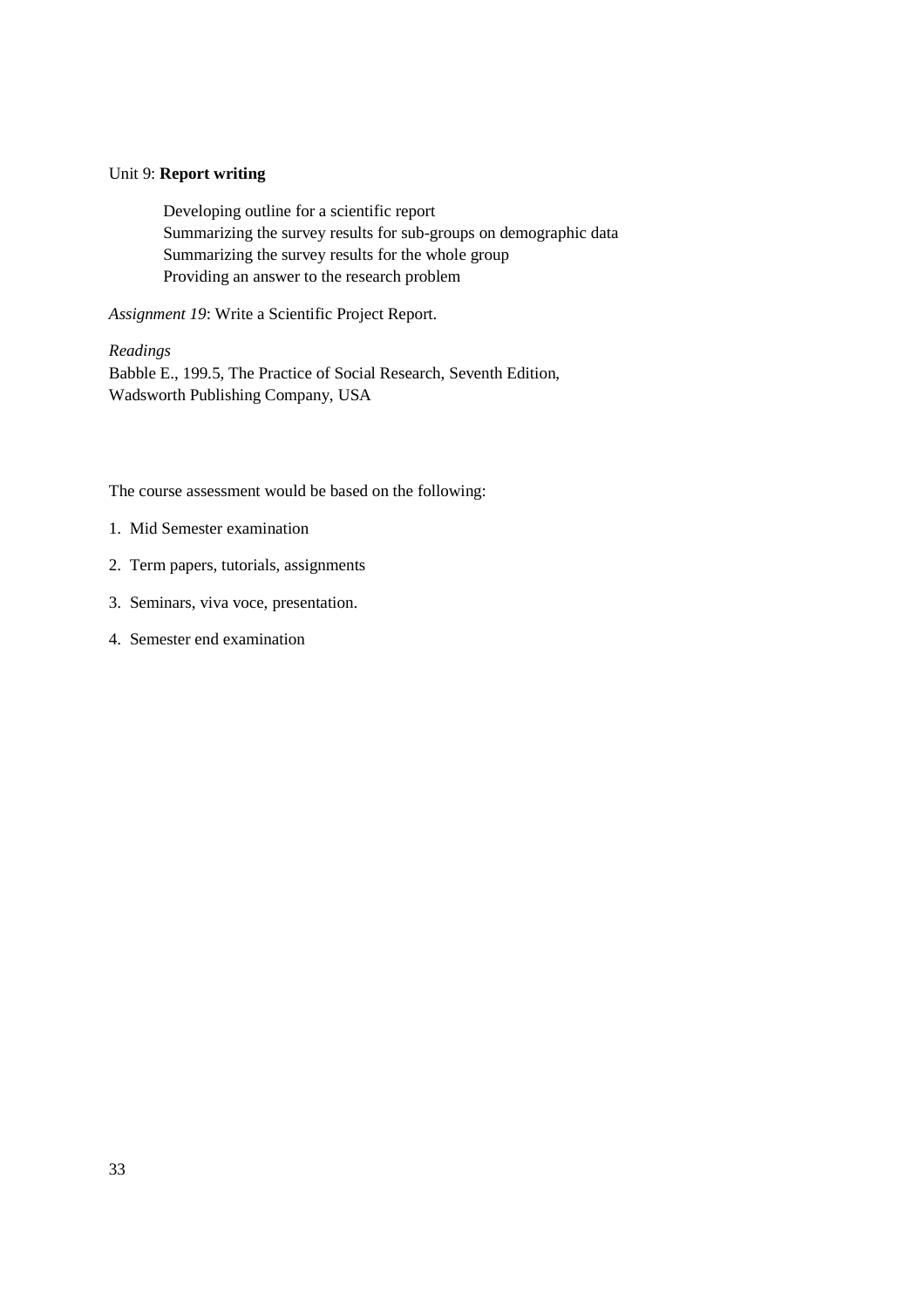# **5. AN – 205: Biological Anthropology Practical - II - 04 Credits Course.**

(Somatometry, Dermatoglyphics,) –

# **Approach –**

This practical course provides knowledge of Scientific method and Techniques of Measurements on living individual measurement which is useful to get an idea of Nutritional status of Individual, age, sex and comparative community differences. Dermatoglyphics, Somatoscopic traits are also included in this course to study the Population Variation and their Inheritance. Applications of Anthropometry such as Ergonomics, Forensic Anthropology etc will also be touched upon in the course.

 At the end of the course Students are expected to: Understand the importance and use of Somatometry, somatoscopy and dermatoglyphics for - Biometric variation and Medico-legal aspects Master the techniques of Somatometry and fingerprints Appreciate the traditional use of these techniques Understand the use and applications of these techniques for growth and nutrition studies, population variation and forensic anthropology for Traditional use for Racial classification, Criminal detection, To develop man machine relationship, Use of work force in industries like textile, tool making etc.

# **Syllabus -**

#### Unit 1: *Somatometry*

Somatometry Use, Scope and Importance Introduction to the Instruments Different landmarks and their locations.

#### Unit 2: *Selected measurements on Head*

Maximum head length, Head breadth, Head circumference, Morphological upper facial height, Physiognomic upper facial height, Nasal height, Nasal breadth, Mouth breadth, Bigonial breadth.

#### Unit 3: *Selected measurements on rest of the body*

Height vertex, Sitting height, Height acromion, Height illiocristale, Bi-Illiocristal diameter, Total arm length, Total leg length, Biacromial diameter, Chest circumference, Waist circumference, Hip circumference, Upper arm circumference, Weight, Skin fold thickness, Bicep, Triceps, Sub-scapular. Calculation of Indices based on the above measurements.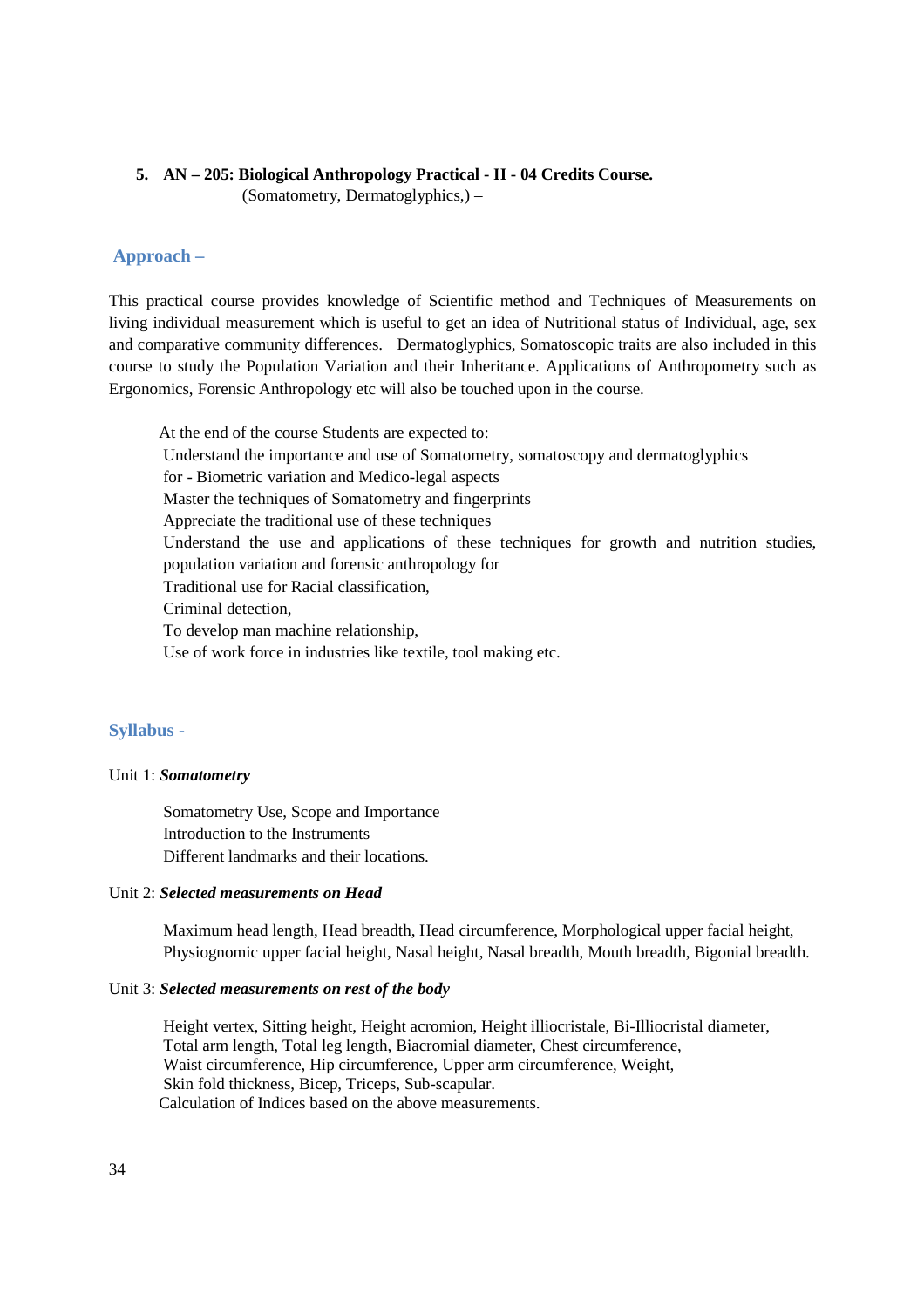#### Unit 4: *Somatoscopy*

General Introduction, Use and Scope of Somatoscopy Hair color, eye color, skin color. Hair type and pattern. Hair whorl: number and direction. Ear-lobe: attached, non-attached, Tongue rolling and folding. Handedness, Hand clasping. Digital formula. In-bite, over-bite, bite to bite.

#### Unit 6: *Dermatoglyphics*

Relevance in Anthropological studies. Techniques: printing and finger, palm, pattern identification. Basic Classificatory Systems: Galton, Henry. Indices –Pattern intensity index, Furuhata's index, Dankmeijer's Index, Main Line Formula.

# **List of Books –**

Frazer 1965, Human Anatomy. London: J. P. A Churchill Limited.

Singh, I. P. & M. K. Bhasin 1989, Anthropometry. Delhi: Kamala Raj Enterprises.

Race & Sanger 1954, Blood Groups in Man. Weiner & Lourie 1969, Human Biology. A Guide to Field Methods. IBP Handbook No. 9. Oxford: Blackwell Scientific Publications. Cummins H & Midlo C. 1951, Finger Prints, Palms and Soles.

New York/ Philadelphia: Dover Publications.